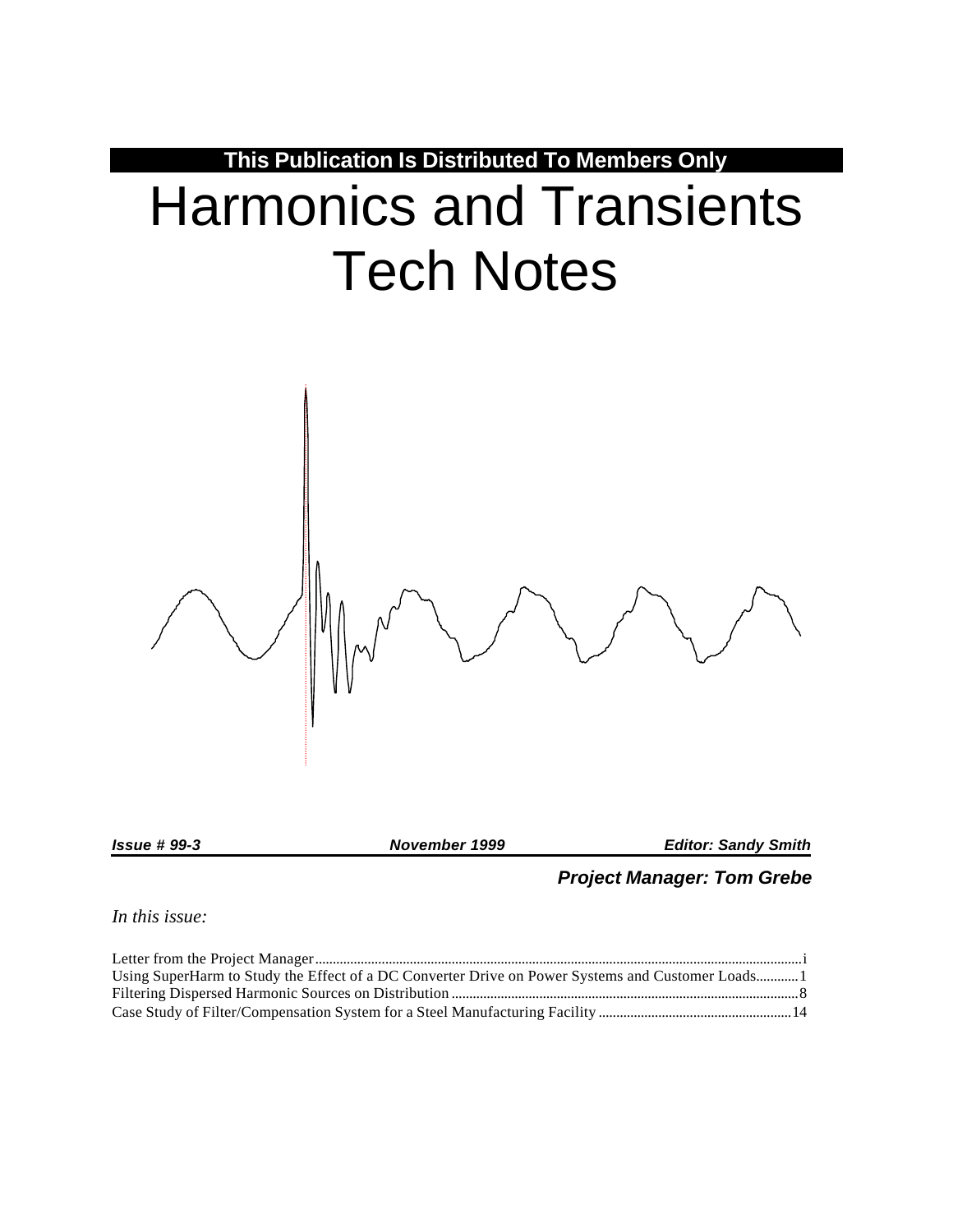# **Letter from the Project Manager:**

### Dear PATH Members:

Welcome to another edition of *Tech Notes*. We hope you find this issue to be both informative and interesting. This issue features a case study on using SuperHarm to study the impact of a DC converter drive on various loads, an examination of using EMTP and TOP to simulate harmonic sources on a network, and a case study on a filter/compensation system for a steel plant.

Electrotek Concepts is pleased to announce the release of TOP 2000, the 32-bit version of TOP, The Output Processor. This new version features full integration with SuperHarm as well as the ability to read Power Quality Data Interchange Format (PQDIF) files and the capability to export to the Portable Network Graphics (PNG) format. You can download TOP 2000 from PATHWeb or from the Electrotek web site at www.electrotek.com/top.

We are holding off on shipping you TOP 2000 on disk because we are getting ready to release SuperHarm version 4.1. This upgrade fixes all of the bugs that you have reported on SuperHarm 4.0, and features a keyword generator for use in simulation studies. We anticipate shipping SuperHarm 4.1 by the first week of December, and will include TOP 2000 on this release, which will be shipped to you on CD-ROM. No more installations requiring multiple floppy disks. As with TOP, you will also be able to download SuperHarm 4.1 from PATHWeb.

We had a successful annual workshop and meeting, with excellent presentations from Garth Irwin of Manitoba HVDC Research Centre on PSCAD/EMTDC, Mississippi State University's Mark Halpin on simulation studies for distributed generation, a SuperHarm case study from Duke Power's Stephen Middlekauff, and a presentation on equivalent circuit models from Electrotek's Tom McDermott. Based on feedback from attendees, we are looking at revamping both the workshop and the meeting to place a greater emphasis on applications of simulation tools to address harmonics and transients, and to enable attendees to work through case studies. You will be seeing more on this proposed format in the next few months.

As we reach the end of another year, we want to express our wishes to you for a safe and happy holiday season, and our appreciation of your support of PATH.

Sincerely,

 $VQ \nightharpoonup$ 

Thomas Grebe, P.E. General Manager, Electrotek Consulting PATH Users Group Project Manager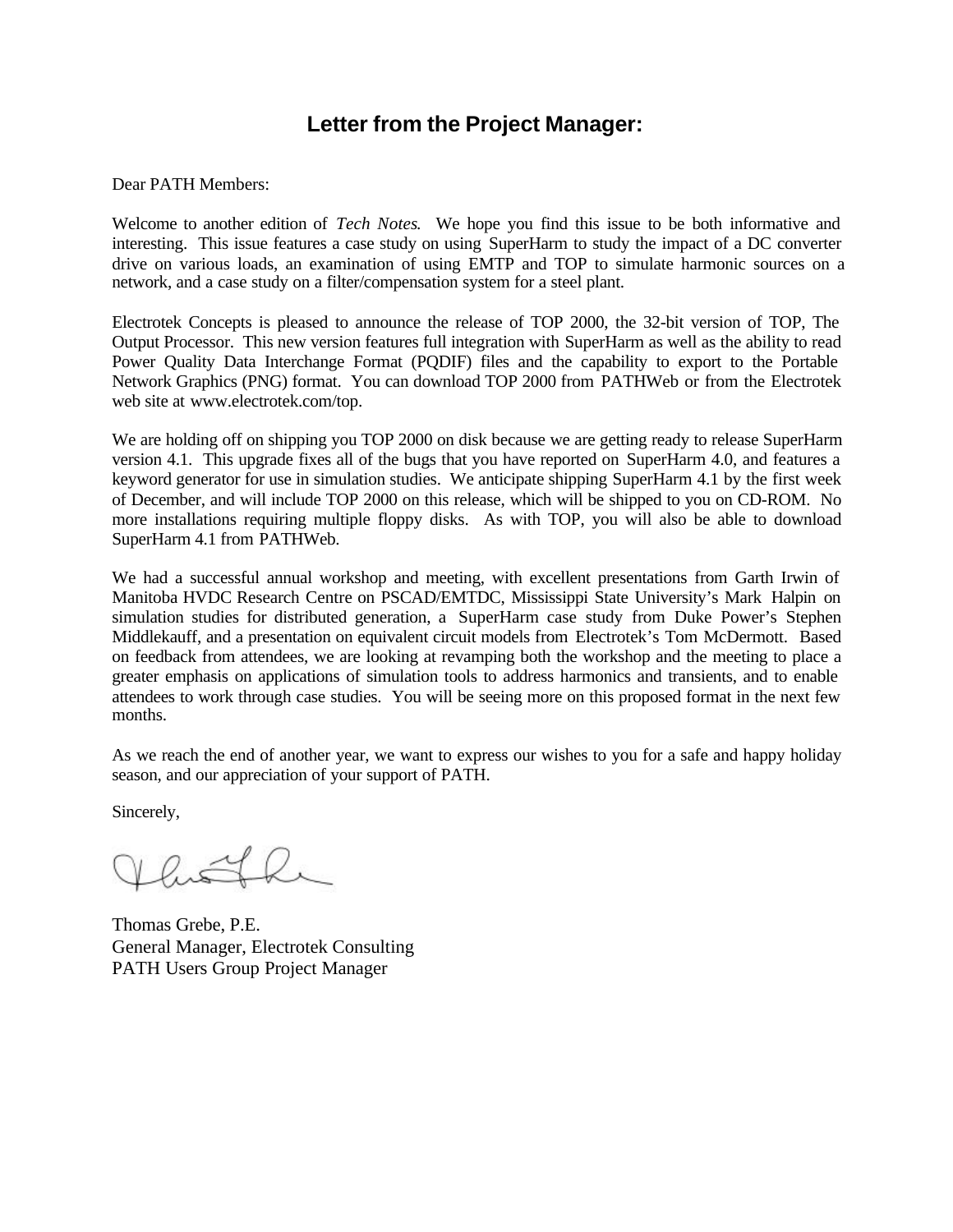# **Using SuperHarm to Study the Effect of a DC Converter Drive on Power Systems and other Customer Loads**

Durgesh P. Manjure and Elham B. Makram Electrical and Computer Engineering Department Clemson University

#### **Introduction**

SuperHarm and TOP, The Output Processor have been used to carry out harmonic analyses of power systems having nonlinear loads. More specifically, the effect of a DC converter drive on the power system and on other customer loads is studied. The DC converter drive injects harmonic currents into the system. It produces more distortion in the current waveform as compared to that in the voltage waveform. The entire system and the converter is modeled in the frequency domain using the models for various devices like BRANCH, MACHINE, VSOURCE, NONLINEARLOAD etc., available in the SuperHarm device library. The converter is modeled using NONLINEARLOAD, as a multiple frequency current source. The magnitude and phase angle of the current component at each frequency is specified. This model is more accurate as compared to the ISOURCE (multiple frequency current source) model, because it corrects the phase angles of each harmonic component with respect to the phase angle of the fundamental component automatically.

Various loading cases like single converter on the system, multiple converters (combinations of 6 pulse converters and 12 pulse converters) have been studied. The effect of replacing a linear load on the system by a dynamic load, on the harmonic quantities, is also observed. Two types of power systems are considered in the study; a 230 kV looped transmission system and a 13.8 kV radial distribution system.

The current injections at various frequencies required to simulate the converter in the SuperHarm program are obtained from the frequency spectrum analysis of the actual current waveform of a converter. This waveform is obtained from actual circuit simulation carried out in the time domain using the Alternative Transients' Program (ATP). The above mentioned study carried out in the frequency domain using the SuperHarm program is repeated in the time domain using ATP and the results obtained from the ATP simulations are consistent with those obtained using the SuperHarm program.

### **Simulation Results**

Test System 1: 13.8 kV radial distribution system

A 13.8 kV, 13 bus radial distribution system as shown in Figure 1 was analyzed in the frequency domain, using SuperHarm and in the time domain using ATP.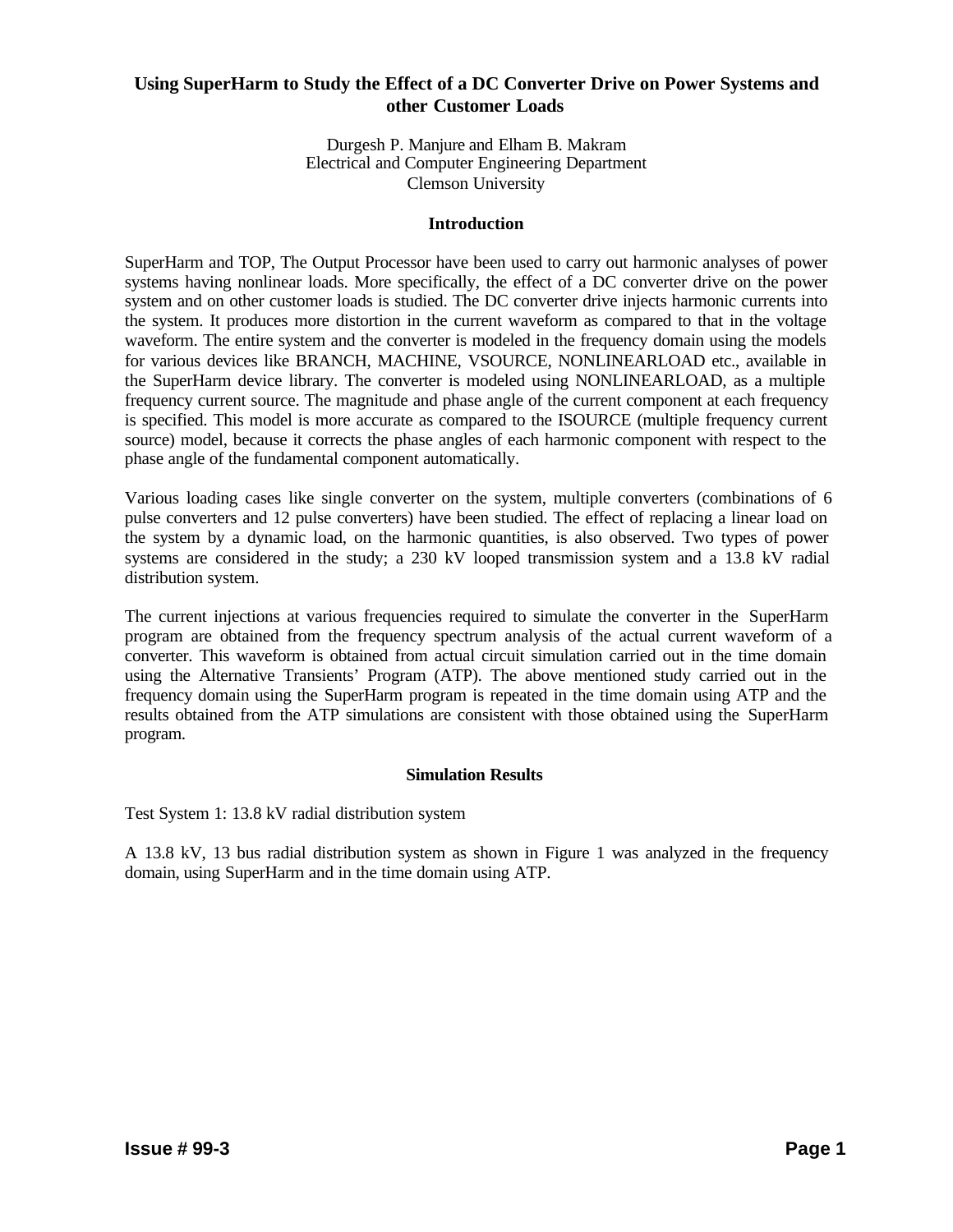

Fig.1 13.8 kV radial distribution system used for the simulations

Case 1: 6-pulse converter at bus 49



Fig.2. Harmonic voltages at the buses due to the converter at bus 49

A 6-pulse converter causes harmonic currents to flow through the system. It also causes voltage distortion, but the distortion in the current waveform is much more than that in the voltage waveform. It was observed that the voltages at all the buses other than those very close to the source buses have harmonic components as observed in Figure 2 above.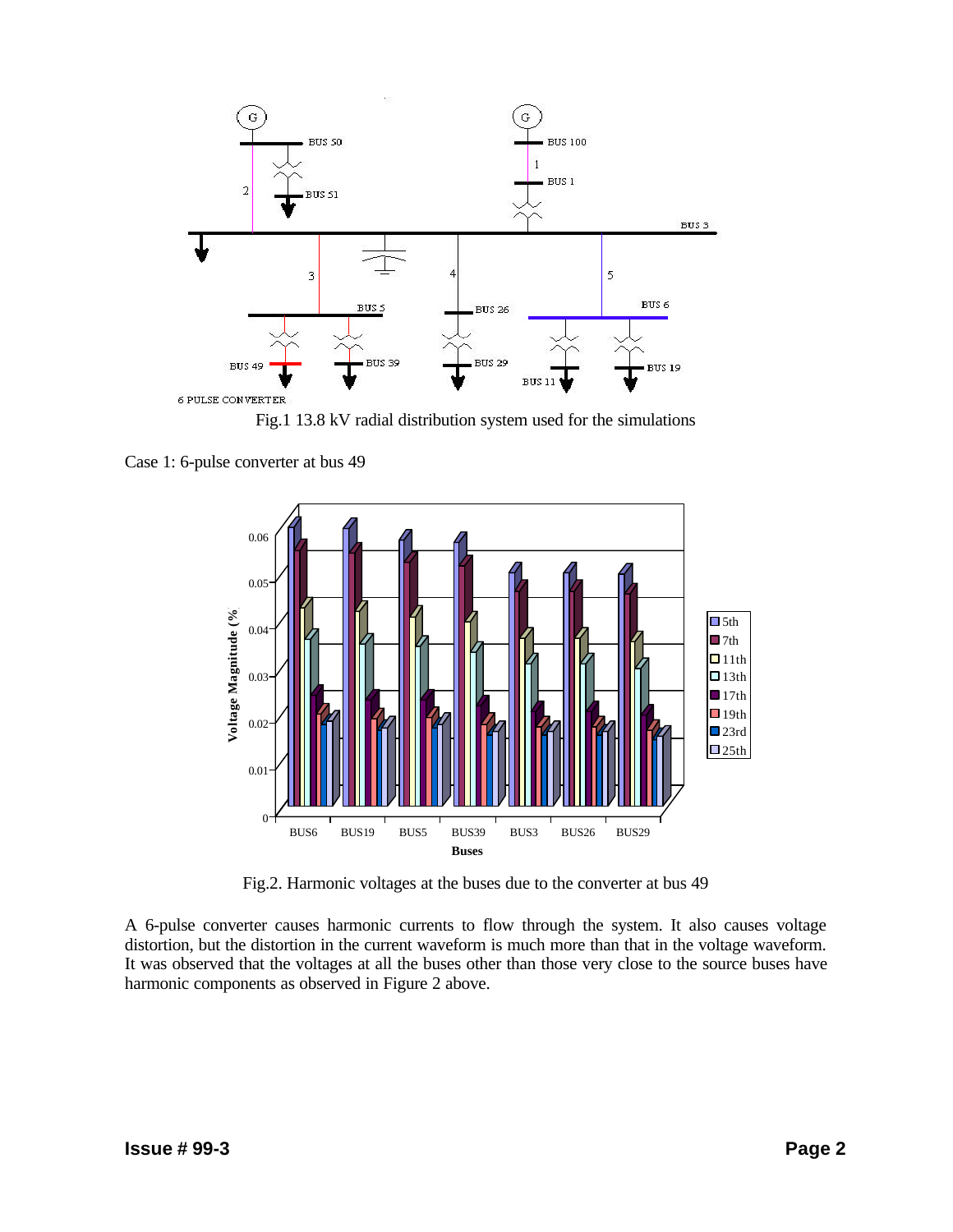

Fig.3 Harmonic currents in the system lines (TRANS5\_49 is the transformer between bus 5 and bus 49)

Due to this 6-pulse converter, the lines connected in the path between the nonlinear load and the system source were the ones that showed current harmonics flowing through them. Also as we move away from the nonlinear load and toward the system source, the magnitude of the harmonics decreased as shown in Figure 3

Similarly, the linear loads on the system closer to the nonlinear load had a higher magnitude of current harmonics as compared to those far away from the nonlinear load as shown in Figure 4.

This case was also studied in the time domain using actual circuit simulation. The current injected by the converter was maintained the same in both the simulations as shown in Figure 5. The results obtained therefrom, were consistent with the ones obtained using the frequency domain method of analysis, the only difference being that the time domain simulation showed lesser harmonic propagation into the system and through the other linear loads on the system. Thus in a way, the frequency domain method gave pessimistic results as shown in Figure 6.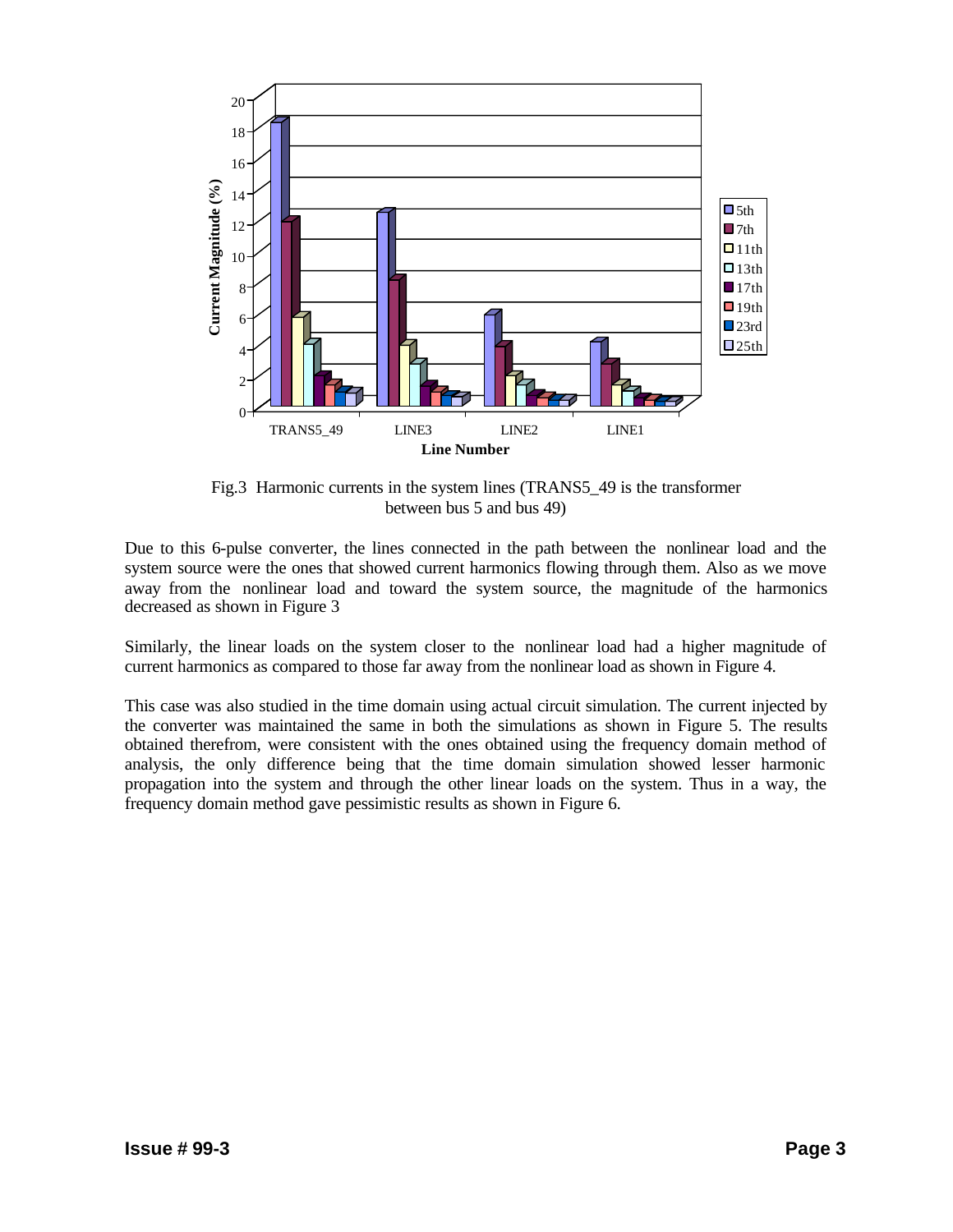

Fig.4 Harmonic currents through the linear loads on the system due to the converter at bus 49



Fig.5. Comparison of the current injected by the converter used in the time domain and the frequency domain simulation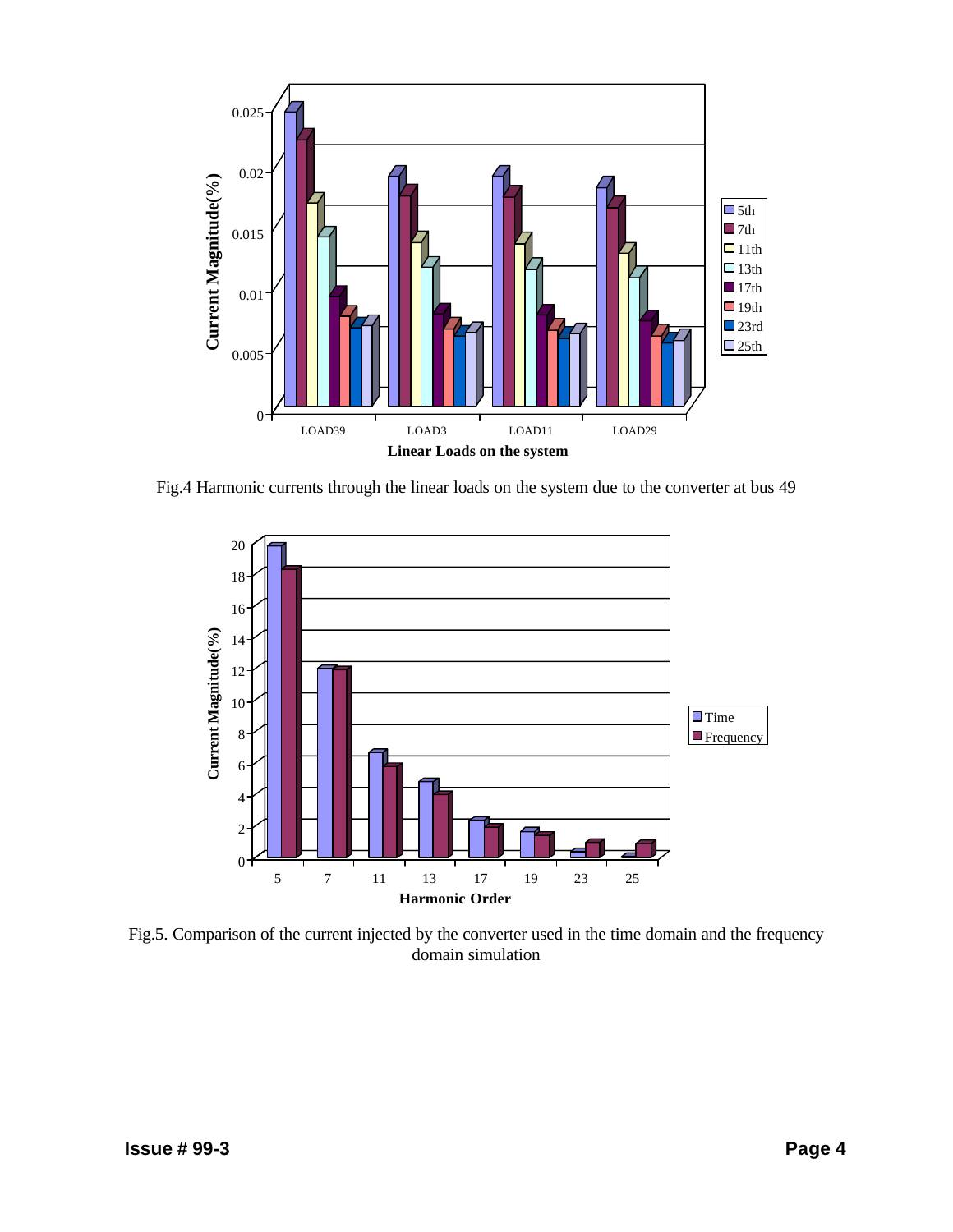

Fig.6. Comparison between the time domain and frequency domain simulation results

Case 2: A 6-pulse converter each at bus 49 and bus 11

With the addition of another 6-pulse converter at bus 11, it was observed that the lines in the path from bus 11 to the system source (line 5,2,1) experienced a change in the harmonic currents whereas the other lines were not affected. Figure 7 shows the harmonic currents in the lines with both the converters present, one at bus 49 and the other at bus 11.



Fig.7. Harmonic currents in the lines with 6 pulse converters at bus 49 and bus11 (TRANS6\_11 is the transformer between bus 6 and bus 11)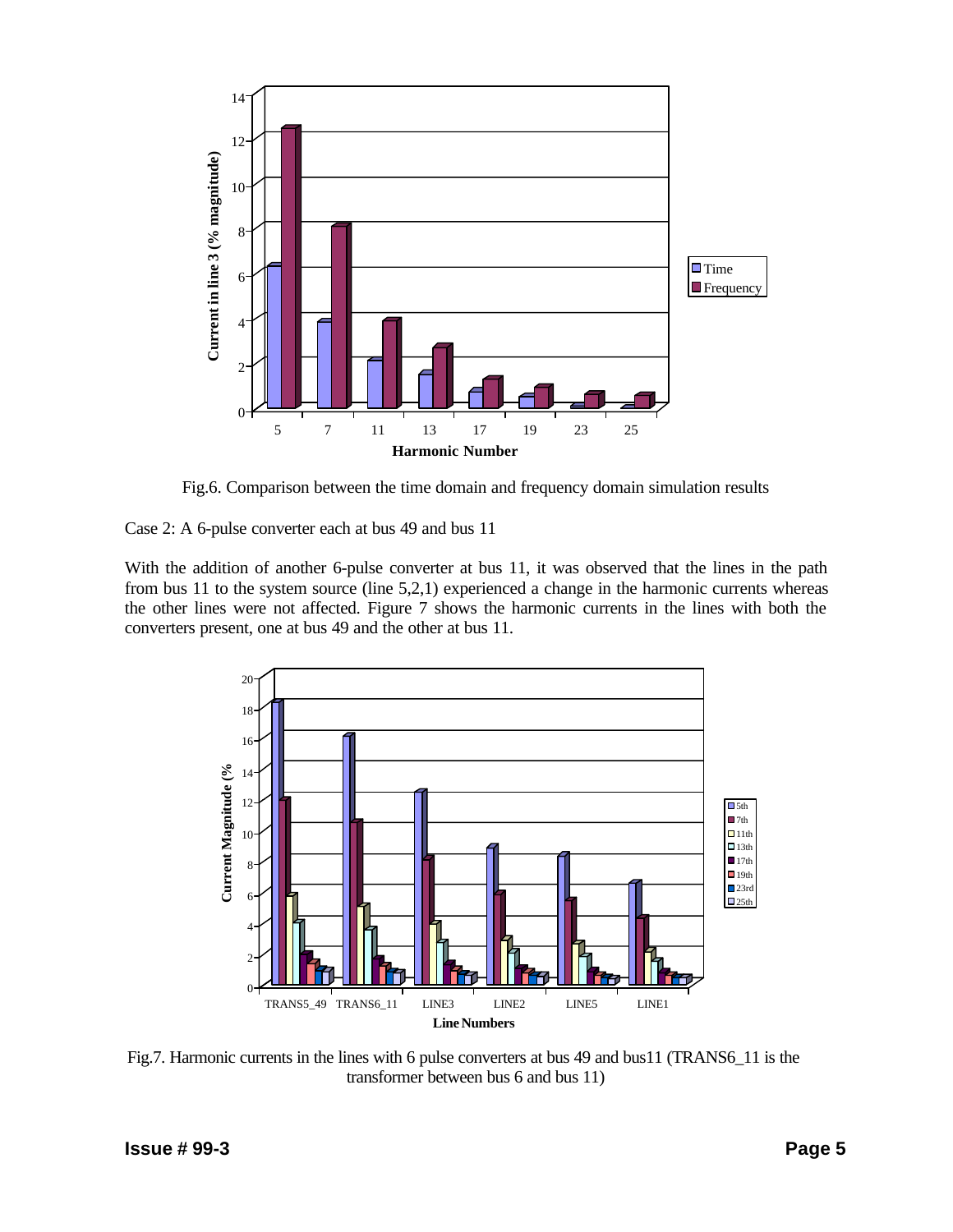The harmonic content in the loads and at the buses increased and the buses and loads closer to the nonlinear load experienced a greater change than those away from the nonlinear load did.

This analysis was repeated in the time domain and here we observe that the converter at bus 49 affects line 3 as well. Figure8 shows the current harmonics in line 3 with one 6 pulse converter at bus 49 and with one 6 pulse converter each at bus 49 and bus 11.This is different from what was observed in the frequency domain simulation. There it was observed that only those lines that were in the path between the nonlinear load and the system source (lines 5,2,1) were affected. So the addition of another 6 pulse converter at bus 49 did not affect the current harmonics in line 3.



Fig.8. Comparison of harmonics in line 3 with a 6 pulse converter at bus 49 and with one at each, bus49 and bus11

Case 3: Varying the DC side load

In the frequency domain analysis there is no access to the DC side of the converter. Hence we cannot study the effect of the variation of the DC side load on the harmonics injected into the system. This is possible in the time domain simulation. The DC side load was varied and the effect of the variation was observed.

This simulation was carried under certain assumptions. The back-emf of the DC machine was assumed to be constant. The back-emf is proportional to the flux and the speed of the motor. Now this assumption can be valid only if the speed and flux both remain reasonably constant even under changing loading conditions. This is possible in case of a DC shunt motor.

We observe that the as the DC load goes on increasing the magnitude of the current harmonics goes on decreasing as shown in Figure 9.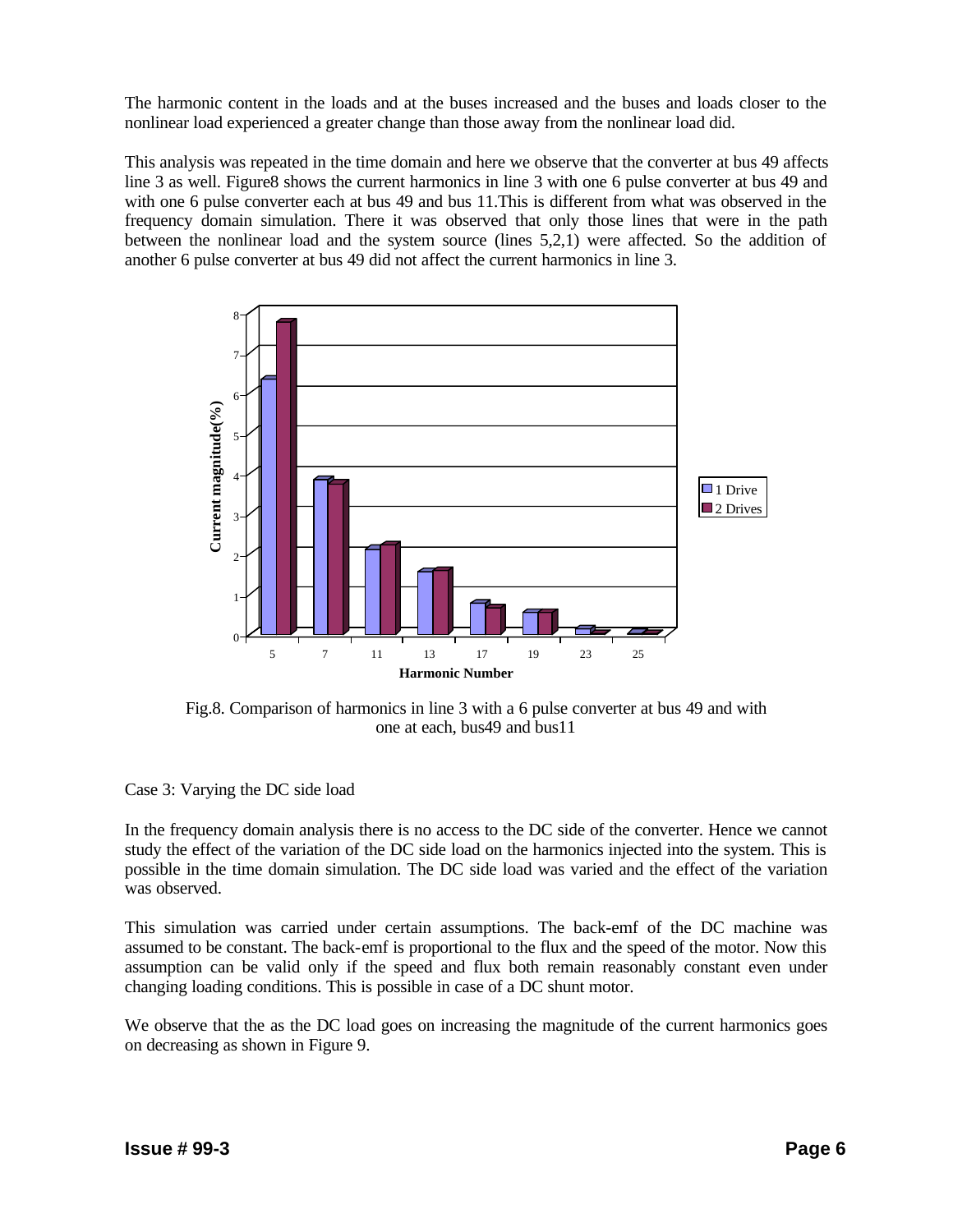

Fig. 9 Variation of the AC side harmonics with change in the DC side load.

#### **Conclusions:**

- 1. The linear loads on the system close to the nonlinear load are affected and have harmonic currents flowing through them, whereas the loads closer to the system sources do not show any current harmonics.
- 2. The total harmonic distortion through the loads, lines and at the buses increased in the presence of multiple converters on the system.
- 3. A nonlinear load injects harmonics into the lines connecting the nonlinear load to the system sources.
- 4. It affects the proximal lines more than those far away from the harmonic source. In this particular case one nonlinear load did not affect the other, since these loads traversed different paths to reach the system source.
- 5. The voltages at all the buses other than those close to the system source were affected by the nonlinear load. As with the linear loads on the system, the buses close to the nonlinear load had a higher voltage distortion as compared to those buses away from the nonlinear load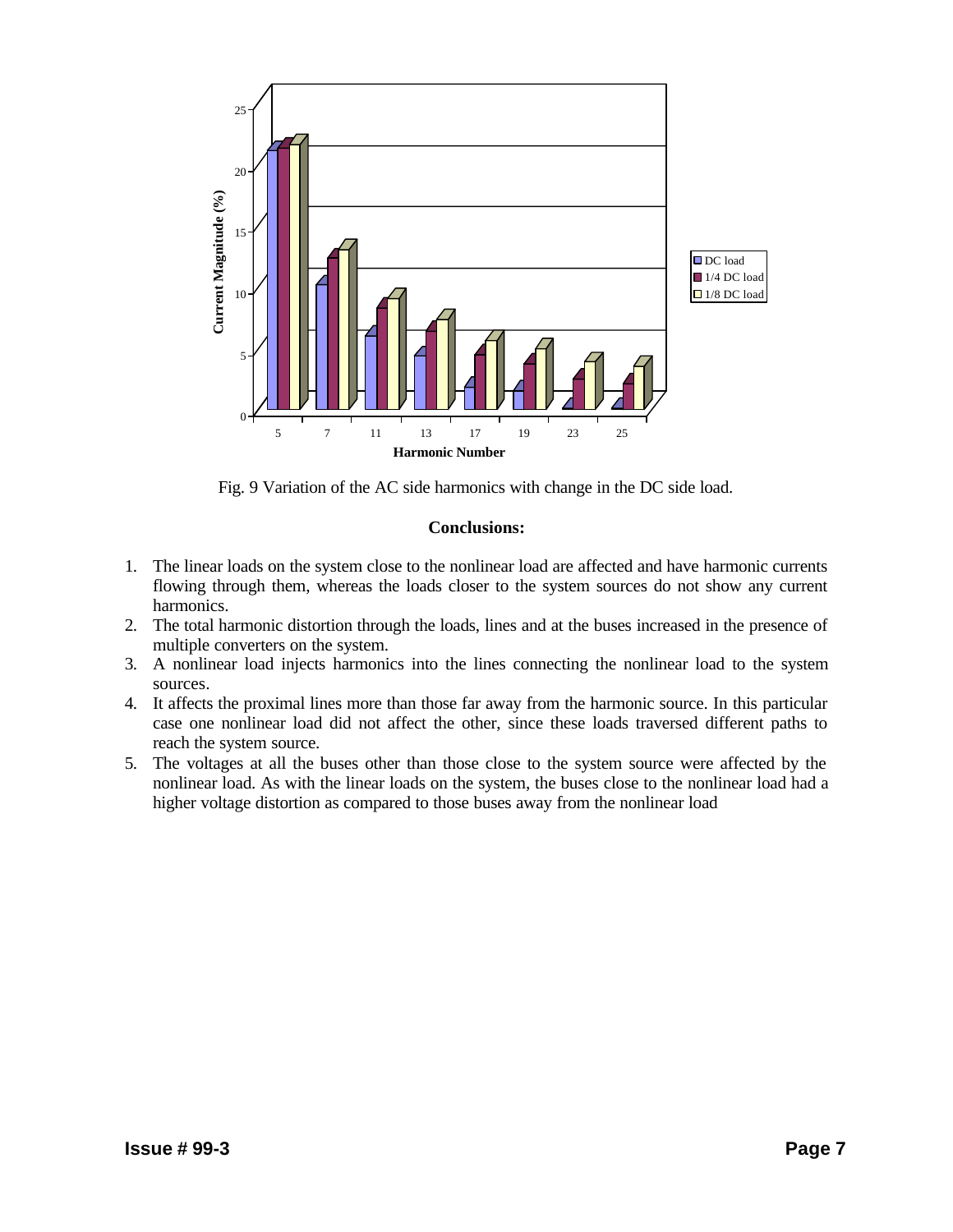| Ward Jewell                     | Bill Miller                 | Tom Casey             |
|---------------------------------|-----------------------------|-----------------------|
| <b>Power Quality Laboratory</b> | Southwestern Bell Telephone | Kansas City Power and |
| Wichita State University        |                             | Light                 |

#### **Introduction**

Telephone customers in a suburban area complained to the telephone company about noisy telephone service. Measurements by telephone company and electric utility personnel indicated 540 Hz current was coupling from the electric power system to the telephone system in an area where telephone and electric conductors shared a common right of way. This exposure, 1.5 miles in length, is shown in Figure 1.

No large harmonic sources were found on either of the distribution circuits sharing this right of way. Circuit 1 serves residential loads and a hospital. Circuit 2 serves residential loads.



Fig. 1. Power and telephone circuits.

The telephone and electric power systems were in good condition. Grounding, shielding, and inductive coordination was all done properly on the telephone system. All power system fuses and the system neutral were good. No transformers were saturated. Power factor correction capacitors were not in resonance.

When all capacitors were removed from circuit 1, however, telephone noise dropped to acceptable levels. This indicated that 540 Hz current was being conducted to earth by power factor correction capacitors, and the earth currents were then coupling with the telephone system. It was concluded that the harmonic sources were many small, single-phase electronic loads dispersed throughout the distribution circuits. This conclusion was tested by developing a model of the system and simulating the system operation.

#### **Modeling and Simulation**

The distribution system of circuit 1, including neutral conductors and earth return, were simulated using the Electromagnetic Transients Program (EMTP). The simulation results were analyzed using TOP, The Output Processor.

#### **System Model**

The circuit models used in the simulation are shown in Figures 2, 3, and 4. Figure 2 shows the models for phase conductors, power factor correction capacitors, and connections to neutral and earth. Figure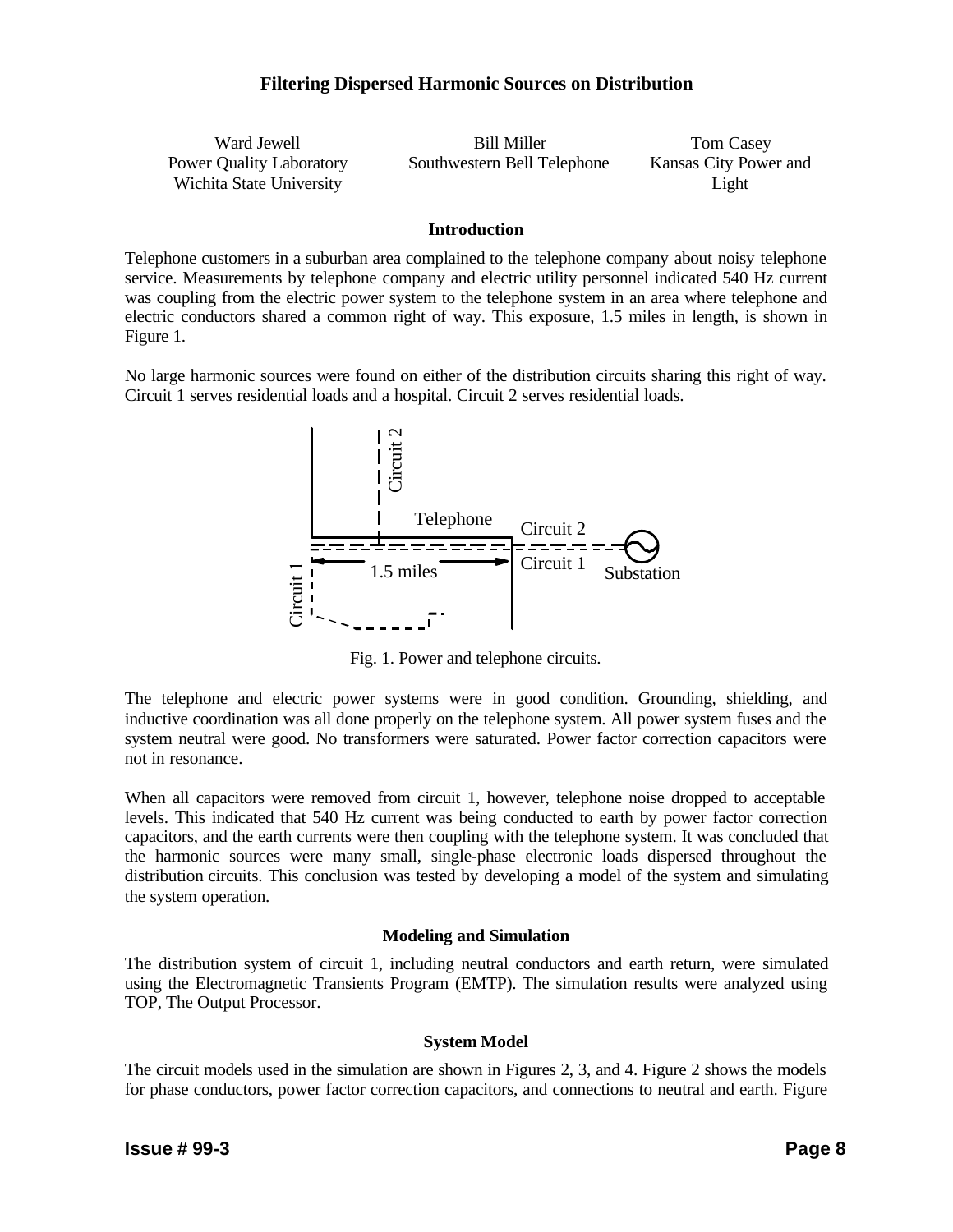3 shows the earth ground model, while Figure 4 shows the model representing lumped linear and harmonic loads.



Fig. 2. Distribution system circuit model.



Fig. 3. Lumped load model.



Fig. 4. Earth ground model.

The utility provided values of phase conductor impedances used in power flow and short circuit studies. These impedances were used in this circuit model. They are the reactance and resistances shown in Figure2 between main nodes, such as Substation to 1, or 3 to 4.

Because the model only needed to be accurate at relatively low frequencies, up to about 3000 Hz, the  $50<sup>th</sup>$  harmonic of 60 Hz, these impedances were satisfactory. A higher frequency model would be needed for higher frequency studies, such as lightning or switching transients.

Power factor correction capacitors are shown in Figure 2 from the numbered node to the neutral "N" nodes, such as 1 to 1N, 2 to 2N, etc. Loads are modeled as lumped equivalents in parallel with the capacitors.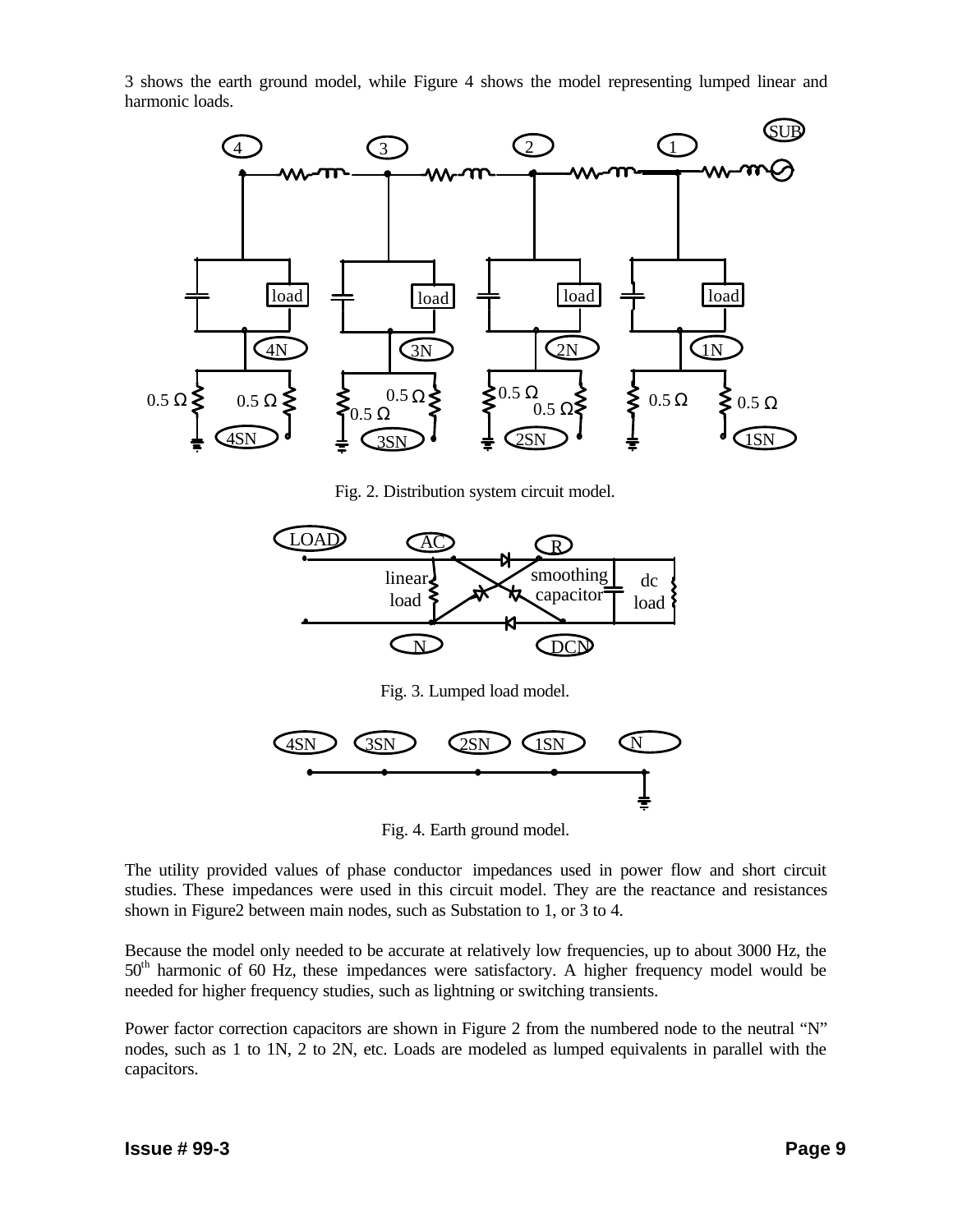The load model, shown in Figure 3, combines linear resistive load with non-linear single-phase rectifier loads. This model can accurately simulate any combination of linear load and single-phase rectifier load. The values of linear load resistance, dc load resistance, and rectifier smoothing capacitance are calculated from measured current values, including harmonic currents, and from utility load estimates. No reactance was included in the linear load because it would have little effect on the relevant simulation results for this system. It could be included if needed, however.

In Figure 2 the resistance from the neutral "N" to the system neutral "SN" node, for example, 1N to 1SN, represents current flowing onto the system neutral from the loads and capacitors at the node. The resistance from the "N" node to ground represents earth current. The current is assumed to split evenly between system neutral and earth in this case, so the two resistances are equal.

The system neutral is then modeled as shown in Figure 4. This circuit allows the neutral current to be monitored as a simulation output.

Because neutral and earth current are assumed to be equal, the neutral current output can also be considered to be an earth current output. This is an extremely simplified model of earth current that assumes the earth current flows in a straight path parallel to the system neutral conductors. In reality, earth current spreads out over a wide geographic area as it flows. It will follow the shortest path, the path of least resistance, to return to its source. However, in this simulation we are concerned with the earth current that is coupling with the telephone cables in the same right-of-way as the system neutral and phase conductors, so this simple model works well.

#### **Simulation Results**

Initial simulations were run to compare the model's results with actual conditions. In each case, simulation results were compared with measured values of currents and voltages on the phase conductors under similar conditions.

The first case simulated was with all capacitors energized and daytime light-load conditions, with normal levels of rectifier load dispersed throughout the circuit. Following this, capacitors were removed one at a time, beginning with node 1, and moving out through nodes 2, 3, and 4, until all capacitors were off. Figure 5 shows the location of capacitors on circuit 1. The results agree with the field measurements, in which noise levels stay high until all capacitors are removed from the system. When all capacitors are off, 540 Hz noise drops significantly.



Fig. 5. Capacitors on circuit 1

These simulation results supported the conclusion that the telephone noise was caused by small, dispersed single-phase electronic loads throughout the distribution system, especially on circuit 1.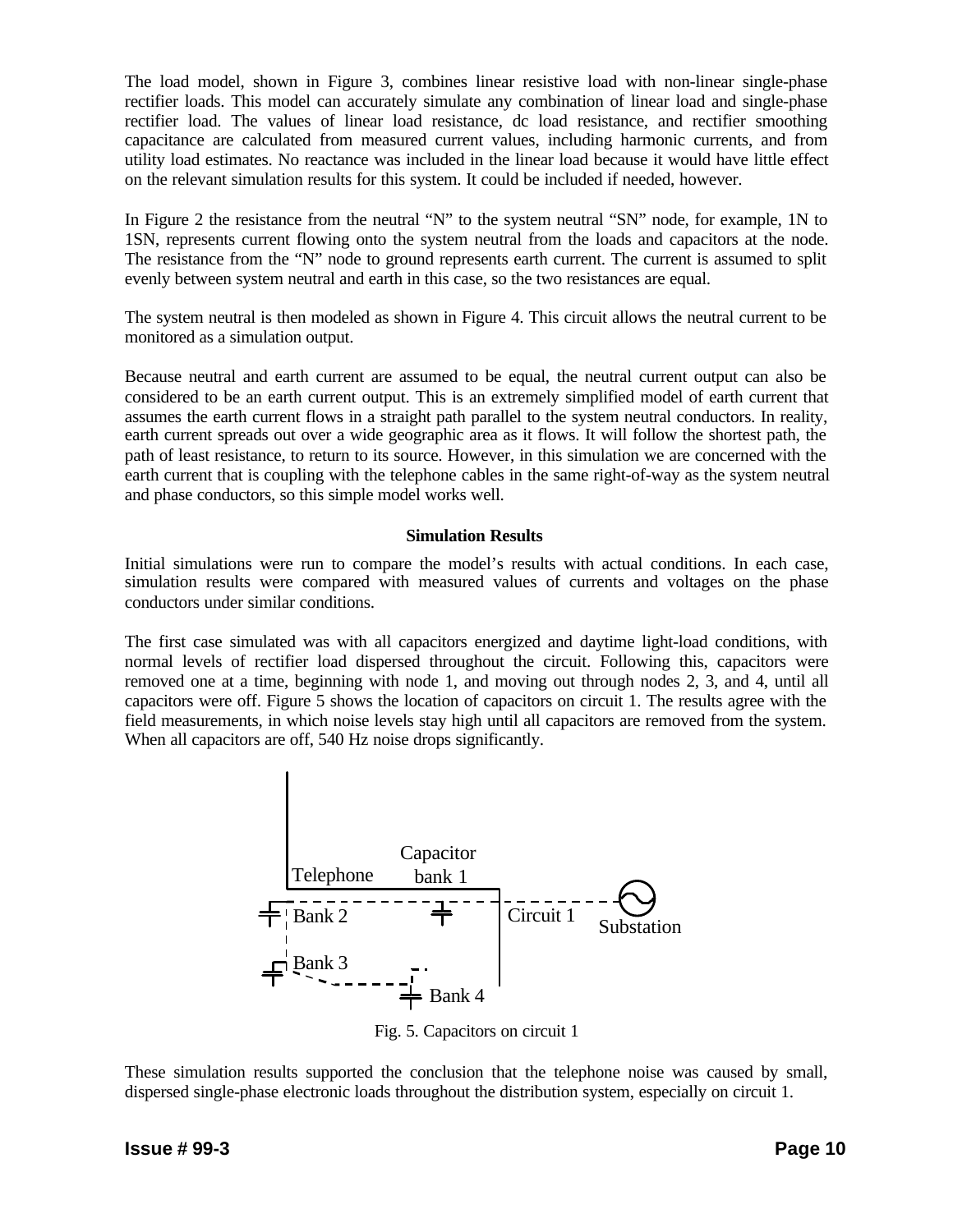The total earth current and the 540 Hz component were recorded for each case. The 540 Hz component with all capacitors energized was equated to the high noise levels measured at the affected customer for the same conditions. The noise calculated for the case with all capacitors off was equated to the acceptable noise levels measured during that condition. These values were then used in subsequent simulations to judge the telephone noise levels. Relative noise values, both simulated and measured, for these first five cases are presented in Table I. The noise value for the base case, all capacitors energized, is used as the per unit base, so that noise is presented as 1.0.

| 540 Hz noise in power/phone exposure |            |           |          |  |  |
|--------------------------------------|------------|-----------|----------|--|--|
|                                      |            | Simulated | Measured |  |  |
|                                      | A)         | p.u.      | dBrnC    |  |  |
| Base                                 | 2.2        | 1.0       | 92       |  |  |
| $Cap 1$ off                          | 3.4        | 1.5       | 90       |  |  |
| Caps 1,2 off                         | 6.2        | 2.8       | 92       |  |  |
| Caps $1,2,3$ off                     | 4.8        | 2.2       | 93       |  |  |
| All caps off                         | $\bigcirc$ | 0.5       | 81       |  |  |

Table I. Simulation base case results

In the next series of simulations the capacitors were energized, but the neutral point on each bank was disconnected from the system neutral and earth. This blocks the flow of harmonic current into earth. The results of these simulations are presented in Table II.

| 540 Hz noise in power/phone exposure |           |     |  |  |  |  |  |
|--------------------------------------|-----------|-----|--|--|--|--|--|
|                                      | Simulated |     |  |  |  |  |  |
| $\mathbf{A}$<br>p.u.                 |           |     |  |  |  |  |  |
| Base                                 | 2.2       |     |  |  |  |  |  |
| Neutral 1 open                       | 3.3       |     |  |  |  |  |  |
| Neutrals 1,2 open                    | 5.4       | 2.5 |  |  |  |  |  |
| Neutrals 1,2,3 open                  | 6.5       | 3.0 |  |  |  |  |  |
| All cap neutrals open                | 2.3       |     |  |  |  |  |  |

Table II. Simulation results: open capacitor neutral

These results indicate that removing the ground connections from the capacitor banks will not accomplish the desired telephone noise reduction. By the time this result was available the utility had already considered this solution and rejected it. A safety problem for line crews occurs when capacitor grounds are opened. The capacitor neutral point, which has always before been at earth potential, can no longer be assumed to be at that low voltage. It must now be assumed to be at any voltage up to full line voltage, and line crews must be retrained to assume this.

The next set of simulations installed a harmonic suppression reactor (HSR) in the neutral of each capacitor bank. While there was no resonant capacitor, the common use of HSRs, it was thought that the additional reactance might decrease the harmonic earth current to acceptable levels. Table III shows the resulting noise levels, which were still unacceptably high.

| 540 Hz noise in power/phone exposure |           |  |  |  |  |  |
|--------------------------------------|-----------|--|--|--|--|--|
| Simulated                            |           |  |  |  |  |  |
|                                      | p.u.<br>Α |  |  |  |  |  |
| Base                                 |           |  |  |  |  |  |
| HSR at cap 1                         | 3.5       |  |  |  |  |  |
| HSRs at all caps                     |           |  |  |  |  |  |

Table III. Simulation results: harmonic suppression reactors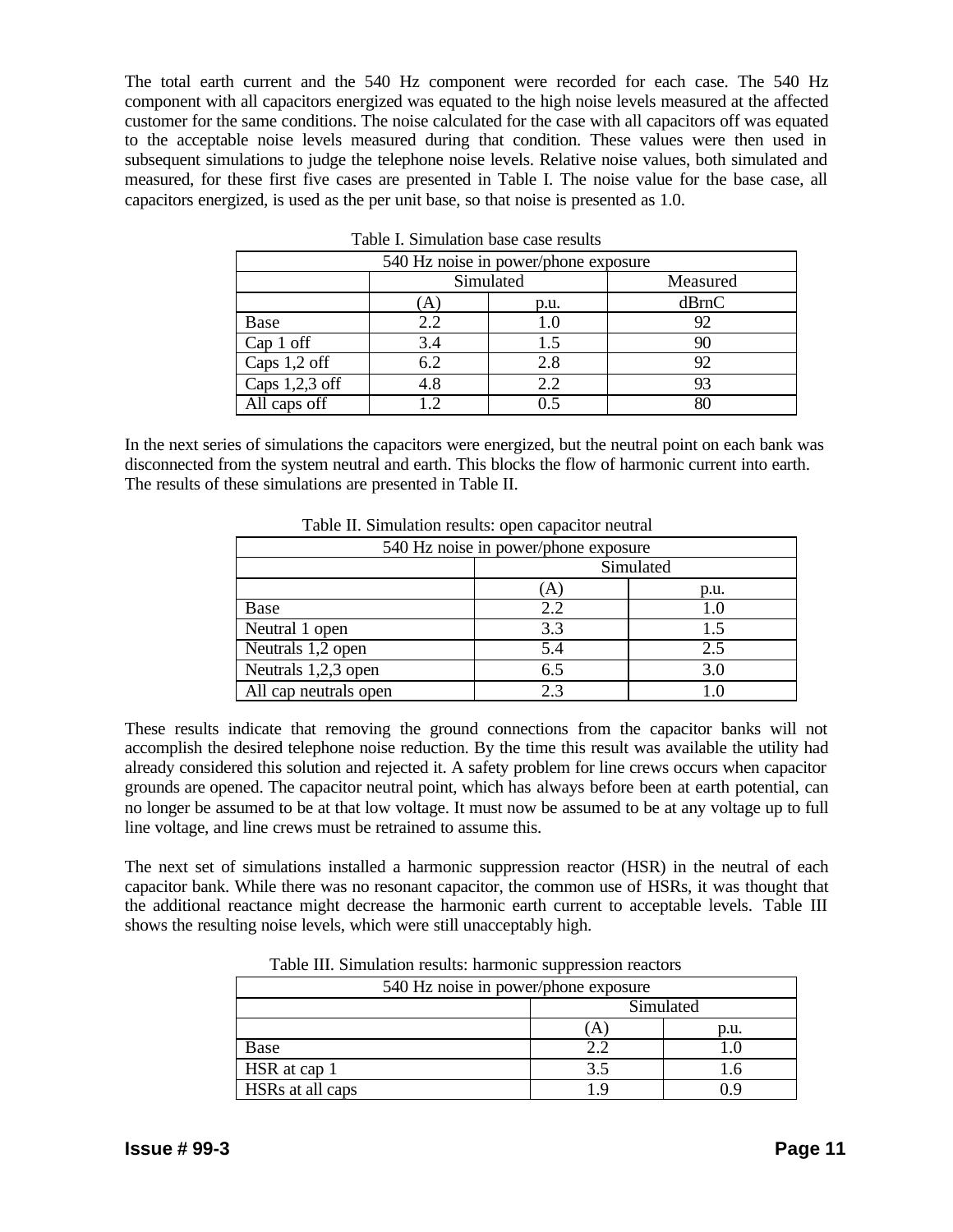The next step, then, was to consider installing a shunt filter to reduce the harmonic currents in the earth exposure between the distribution lines and telephone cables.

#### **Filter Design**

A shunt harmonic filter provides a low impedance path to neutral for currents at the tuned frequency. This is accomplished by placing an appropriate reactance in series with existing capacitors. Because this retunes the whole distribution system, it is necessary to simulate the filter under varying conditions during the design process.

Figure 6 shows two designs for a shunt filter on a three-phase bank. Design (b) is recommended, with one reactor per phase. But the telephone company and electric utility already had experience with harmonic suppression reactors, which are installed as shown in design (a), so this design was used.



Fig. 6. Shunt filter designs.

To tune the filter in design (a) for low impedance at frequency "f," the inductance is

$$
L = \frac{1}{3(2\boldsymbol{p}f)^2 C}
$$

Two different 7200 V capacitor sizes were installed on this circuit; 1200 kVAR (20.5 μF), and 600 kVAR (10.2 μF). The inductance required to tune the 1200 kVAR capacitor to 540 Hz is 1.4 mH. The 600 kVAR requires 2.8 mH. Three cases were simulated:

- 1. Filters at all four capacitor banks.
- 2. Filter at bank 2 only.
- 3. Filter at bank 3 only.

The results are shown in Table IV.

Table IV. Simulation results: 540 Hz shunt filter

| 540 Hz noise in power/phone exposure |     |     |  |  |  |  |
|--------------------------------------|-----|-----|--|--|--|--|
| Simulated                            |     |     |  |  |  |  |
| p.u.<br>$\overline{A}$               |     |     |  |  |  |  |
| Base                                 | 2.2 |     |  |  |  |  |
| Filter at all caps                   | 1.0 | 0.5 |  |  |  |  |
| Filter at cap 2 only                 | 0.6 | 0.3 |  |  |  |  |
| Filter at cap 3 only                 | Ი Რ |     |  |  |  |  |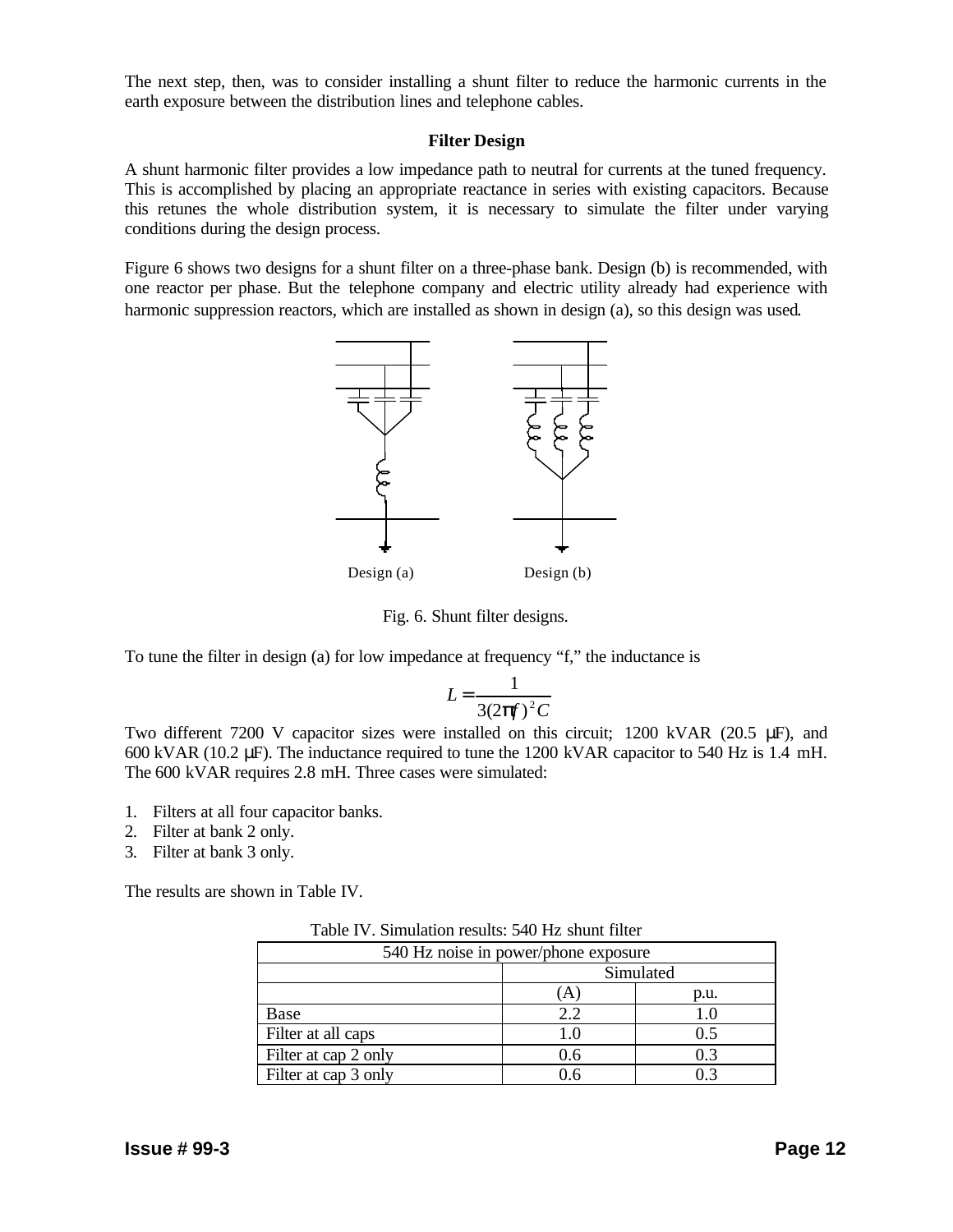Applying filters at all four banks reduces the harmonic noise to an acceptable level. Filtering at only bank 2 or 3 produces even lower noise than filters at all four. A filter at bank 2 or 3 removes from the exposure much of the 540 Hz current generated between banks 2 and 4, while not drawing a significant harmonic current from the other end of the exposure. On this circuit it was physically impractical to install a filter reactor on the pole at bank 2, so the filter at bank 3 was chosen for further study.

All combinations of capacitors on and off the system were then simulated with the shunt filter installed at bank 3. Higher load levels were also simulated. The noise levels remained at acceptable levels for all conditions.

The simulated values of currents through the capacitor bank were analyzed to insure the bank would not be overloaded by the increased 540 Hz current it was carrying. The current through the filter reactor was used to specify the current capacity of the reactor itself.

#### **Filter Test**

The shunt filter was tested at bank 3. A harmonic suppression reactor of the correct inductance was temporarily installed in the capacitor neutral. Telephone noise levels were monitored at the affected customers. Capacitor and filter reactor current and voltage were also recorded.

Before the reactor was switched in, the 540 Hz noise at the affected telephone customers was 95 dBrnC. When the reactor was switched in, the noise level dropped to 87 dBrnC, an acceptable level. Capacitor and reactor voltages and currents were within their ratings and design ranges.

The steady-state current ratings of the harmonic suppression reactor used in the test were too low to permanently install it as a filter reactor; it is intended to block currents, so its ampacity is relatively low. An oil filled reactor was ordered from a transformer manufacturer and was permanently installed at bank 3. The permanent reactor produced the same noise reduction as the test reactor. Noise levels on the telephone circuit have stayed within acceptable ranges ever since.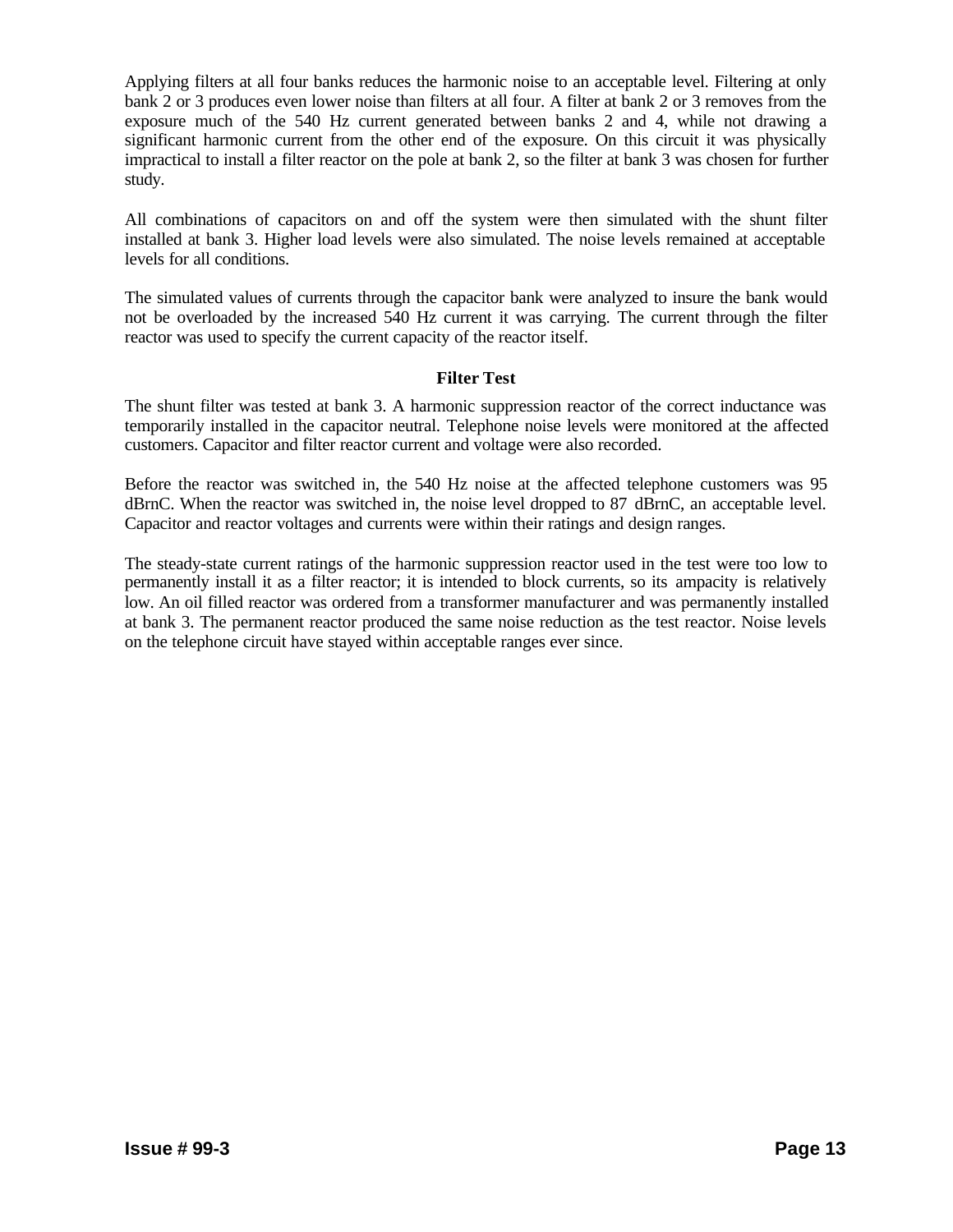## **Case Study of Filter/Compensation System for a Steel Manufacturing Facility**

Milan Graovac, Xiaolin Wang and Reza Iravani Department of Electrical and Computer Engineering University of Toronto

#### **Abstract**

Power System Harmonics are increasingly present in industrial networks today. Nonlinear magnetic loads, electronic power switching devices and different arcing type devices (electric arc furnaces, fluorescent lighting) cause harmonic distortion of the load current. In the modern steel manufacturing facility, the problem is usually combined with unacceptably low power factor that affects the productivity of an electric arc furnace operation. Power factor correction using simple capacitor banks may interact with harmonic currents leading to equipment failures. To avoid this, problems of increasing the power factor and reducing harmonics should be solved simultaneously. This paper addresses some of the important issues that are often missed in the filter design process. EMTP and SuperHarm will be used for getting the system resonant conditions, simulating switching transients and obtaining current and voltage harmonics of the system under study.

#### **Introduction**

Filter design process is usually based on achieving two goals: minimizing THD while providing sufficient reactive power to the system. When the load changes in a broad range, reactive power requirements change accordingly and it is often needed that some filters or capacitors to be switched off/on to maintain acceptable voltage level on all busses. This leads to a number of filter/load scenarios that should be carefully studied to identify possible parallel resonances.

In this paper, special attention is brought to even order harmonics that are often neglected (primarily  $4<sup>th</sup>$  and  $6<sup>th</sup>$ ). Such harmonics ( $2<sup>nd</sup>$ ,  $4<sup>th</sup>$ ,  $6<sup>th</sup>$  ...) are generated during transformer energization due to transformer core nonlinearity. Switching transients can result in harmonic currents that are flowing through power factor capacitors or harmonic filters and are being magnified by the resonances. Serious overvoltages and overcurrents will result, possibly leading to equipment failure. It will be shown how computer simulation may be used to predict possible problems during the filter design stage.

#### **Circuit under Study**

A typical steel plant power system considered in this paper is shown in Figure 1. The system power factor without any compensation varies between 75 and 80%. The system contains two main sources of harmonics:

- Electric Arc Furnace (EAF) that generates almost a continuous spectrum of harmonic currents of both integer and non-integer order.
- Six- and twelve-pulse DC drives that generate even order harmonics  $(5<sup>th</sup>$  and higher)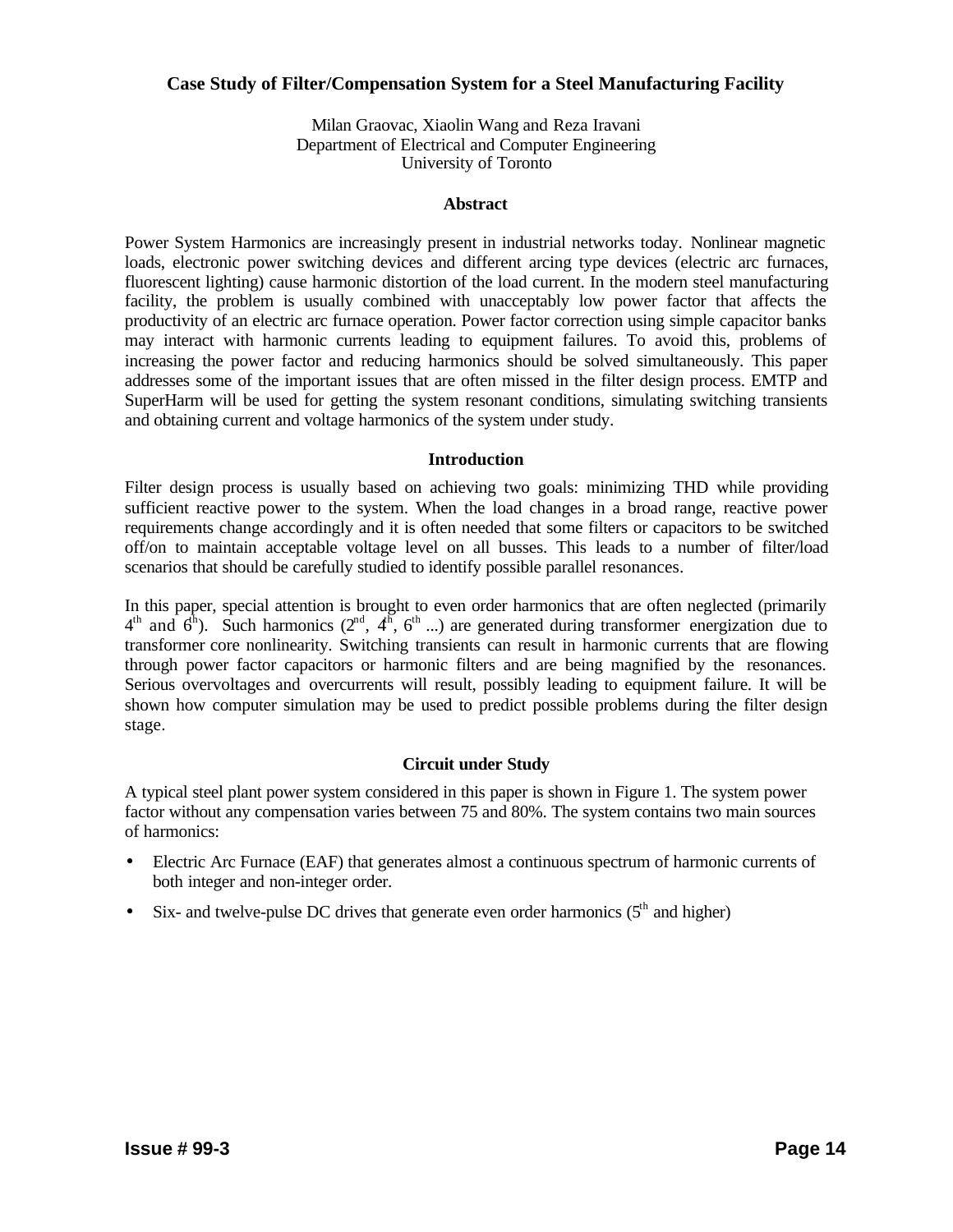

Fig. 1. One-line diagram of a steel manufacturing facility power system (study system)

In terms of harmonic generation, two periods of the EAF operation are of interest: Initial melt and refinement. Table 1 shows the current harmonic content for a typical arc furnace during each of these periods (according to IEEE Std.519-1992).

| at two Stages of the Melting Cycle (IEEE Std 519-1992) |                  |                 |                 |                 |                 |  |
|--------------------------------------------------------|------------------|-----------------|-----------------|-----------------|-----------------|--|
|                                                        | Harmonic Current |                 |                 |                 |                 |  |
|                                                        | % of Fundamental |                 |                 |                 |                 |  |
| <b>Furnace Condition</b>                               | Harmonic Order   |                 |                 |                 |                 |  |
|                                                        | 2 <sup>nd</sup>  | 3 <sup>rd</sup> | $4^{\text{th}}$ | 5 <sup>th</sup> | 7 <sup>th</sup> |  |
| Initial Melting (active arc)                           | 7.7              | 5.8             | 2.5             | 4.2             | 3 <sub>1</sub>  |  |
| Refining (stable arc)                                  | (0.0)            | 2.0             | (0.0)           | 2.1             | $^{\prime}$     |  |

| Table 1                                             |
|-----------------------------------------------------|
| Harmonic Content of Arc Furnace Current             |
| t two Stages of the Melting Cycle (IEEE Std 519-199 |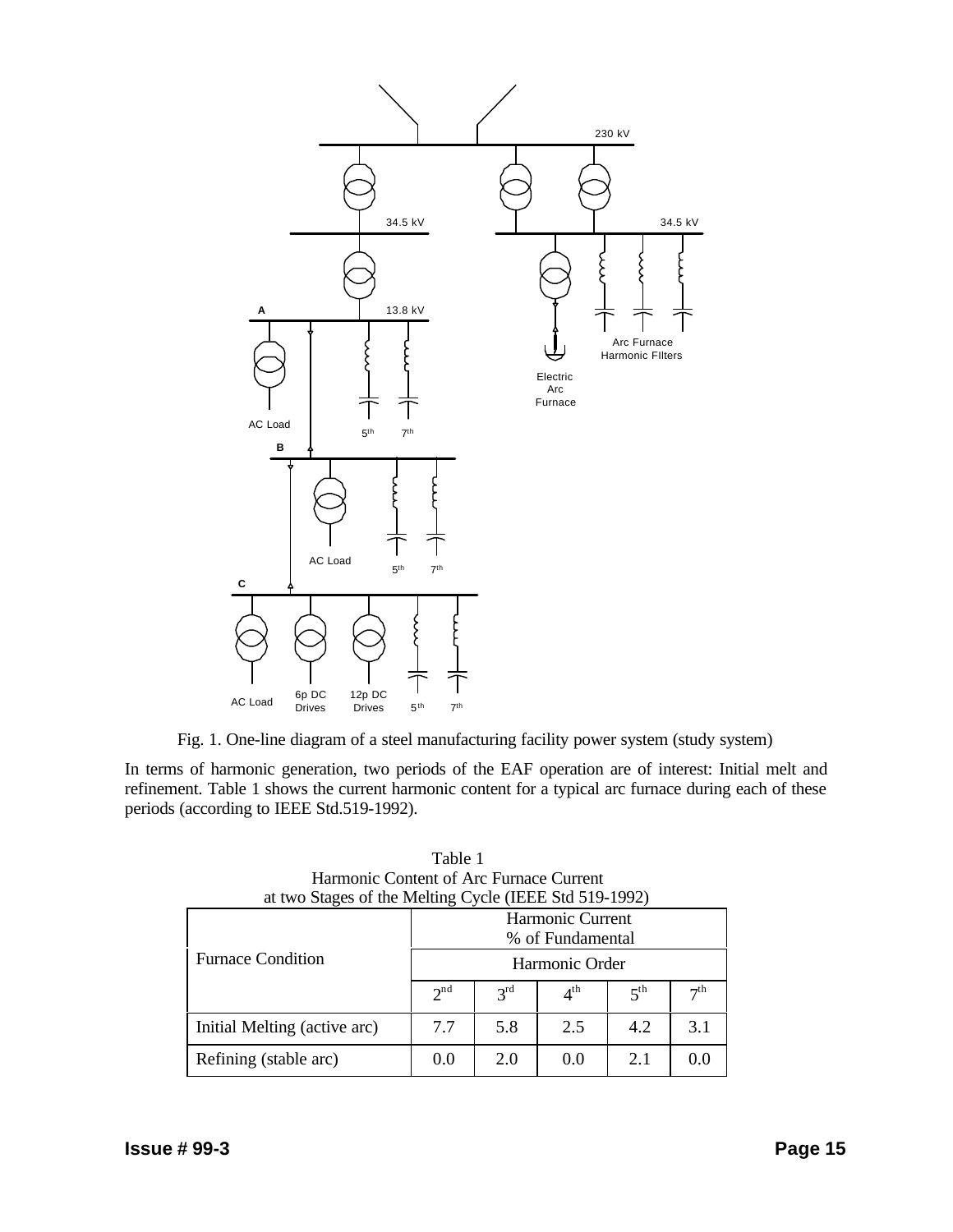Measurements show that in some cases harmonic content may be significantly higher than that of Table 1. According to [1]  $3<sup>d</sup>$  harmonic current can be as high as 20% and  $5<sup>h</sup>$  harmonic current is around 10%. These harmonic levels depend on a number of factors, many of which are not electrical in nature. Arc furnace operation is often further complicated by the frequent energization of the large arc furnace transformer (1000-30000 times/year [2]). For arc furnace transformers, a pre-insertion resistors or inductors are successfully used to eliminate overcurrents and overvoltages as will be assumed in our example. Smaller transformers in the steel mill plant usually do not use any devices for limiting inrush current. This paper shows that in some cases this may be a reason for concern.

Three-phase DC drives generate odd harmonics of order  $6n \pm 1$  where *n* is an integer value. The magnitudes of these harmonics depend, in addition to other factors, on the control strategy used. Table 2 shows example of harmonic measurement results obtained for a six-pulse current source inverter (CSI) and a six-pulse voltage source inverter (VSI) as well as twelve-pulse VSI [3]. When twelvepulse inverters are used  $5^h$ ,  $7^h$ ,  $17^h$  and  $19^h$  harmonics are greatly reduced. The remaining  $11^h$  and 13<sup>th</sup> are close to those generated by a similar six-pulse inverters.

| DC Drives Input Current Harmonic Content |                  |                 |                  |           |                  |                  |
|------------------------------------------|------------------|-----------------|------------------|-----------|------------------|------------------|
|                                          | Harmonic Current |                 |                  |           |                  |                  |
|                                          | % of Fundamental |                 |                  |           |                  |                  |
| Type of Inverter                         | Harmonic Order   |                 |                  |           |                  |                  |
|                                          | $5^{\text{th}}$  | 7 <sup>th</sup> | $11^{\text{th}}$ | $13^{th}$ | 17 <sup>th</sup> | 19 <sup>th</sup> |
| Six-Pulse Current Source Inverter        | 21               | 13              | 9.0              | 7.8       | 5.6              | 4.8              |
| Six-Pulse Voltage Source Inverter        | 44               | 19.6            | 8.0              | 4.5       | 3.7              | 2.1              |
| Twelve-Pulse Voltage Source Inverter     | 0                | 0               | 6.4              | 3.3       | 0                | $\theta$         |

Table 2 DC Drives Input Current Harmonic Content

Filters shown in Figure 1 provide adequate reactive power to keep power factor above 0.95 under all conditions. The total reactive power that is provided by 13.8 kV filters may cause the voltage of the bus to exceed the prescribed limit (1.05 per unit) under reduced load conditions. To keep the voltage of the 13.8 kV bus within limits,  $5<sup>th</sup>$  and  $7<sup>th</sup>$  harmonic filters are connected to bus **A**. These filters are designed so that can be individually switched on and off when needed. The load normally changes within a wide range, resulting in a number of configurations for harmonic studies.

# **Obtaining Resonant Conditions in the Power System**

An important part of a filter/compensation design process is to obtain adequate frequency response at all major busses in the system and for all relevant system configurations. Primary concern is to make sure there are no parallel resonances at harmonic frequencies. Both EMTP and SuperHarm are well suited for this purpose. For any given configuration of the system, the frequency scan is readily available.

It is important to note that the load level may seriously affect the result. The damping is higher when the load is higher, resulting in lower amplification due to parallel resonances. Higher load also indicates that reactive power requirements are higher, requiring more capacitors (or filters) in service than during light load conditions. Sample frequency scans obtained with EMTP and SuperHarm are shown on Figure 2.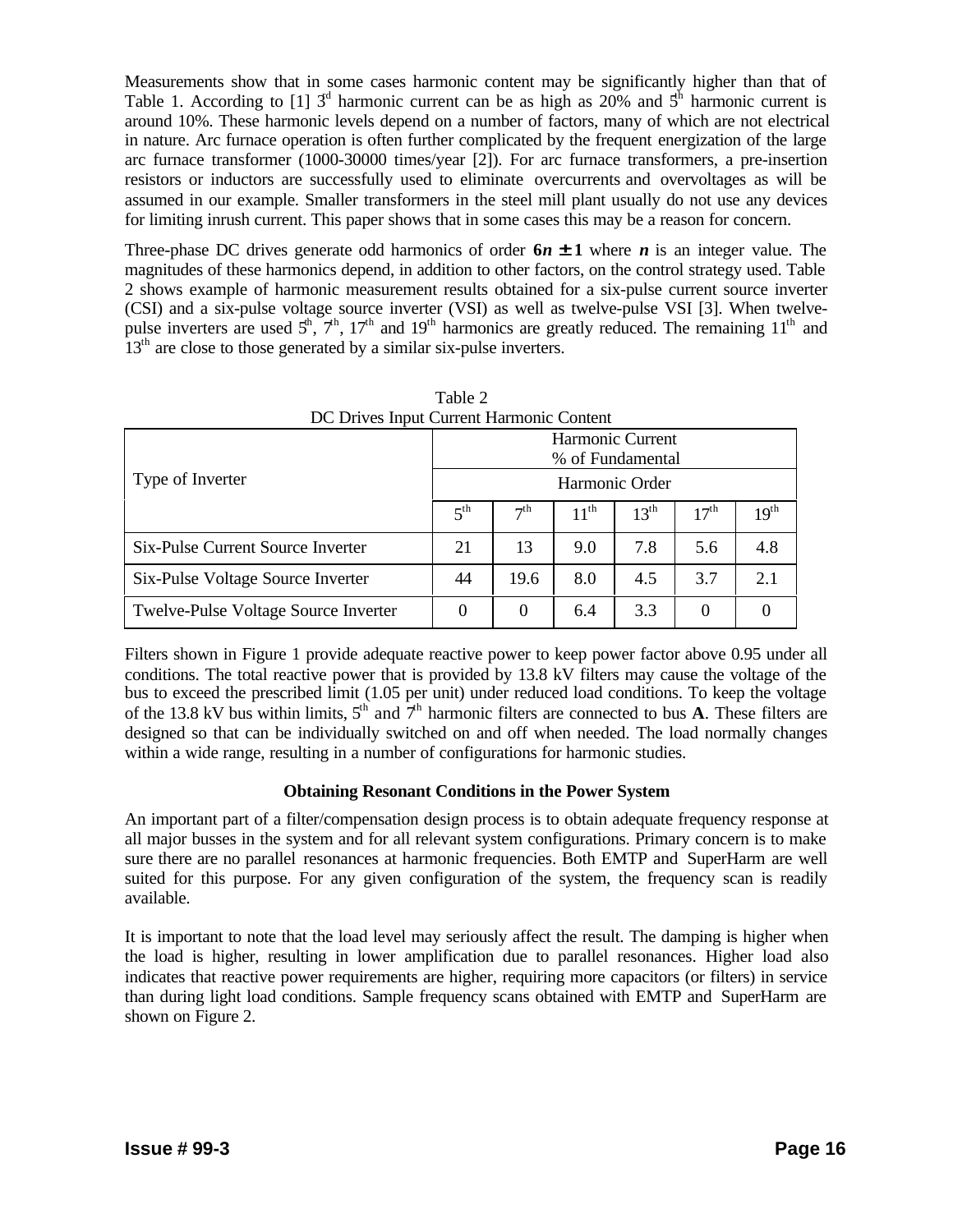

Fig.2. Frequency scan from the 13.8 kV bus with all filters in service (average load)

The filters are chosen to provide adequate reactive power when the plant works with the average load and to provide reduction of the  $5<sup>th</sup>$  and  $7<sup>th</sup>$  harmonics. The frequency scan of Figure 2 shows that there are no parallel resonances at integer harmonics, so it appears that the solution is acceptable. Changing the load condition from the average load to a light load would require filters on bus **A** to be disconnected to keep the bus voltage below 105 % of the rated value. Figure 3 shows changes in the frequency scan under light load and average load conditions.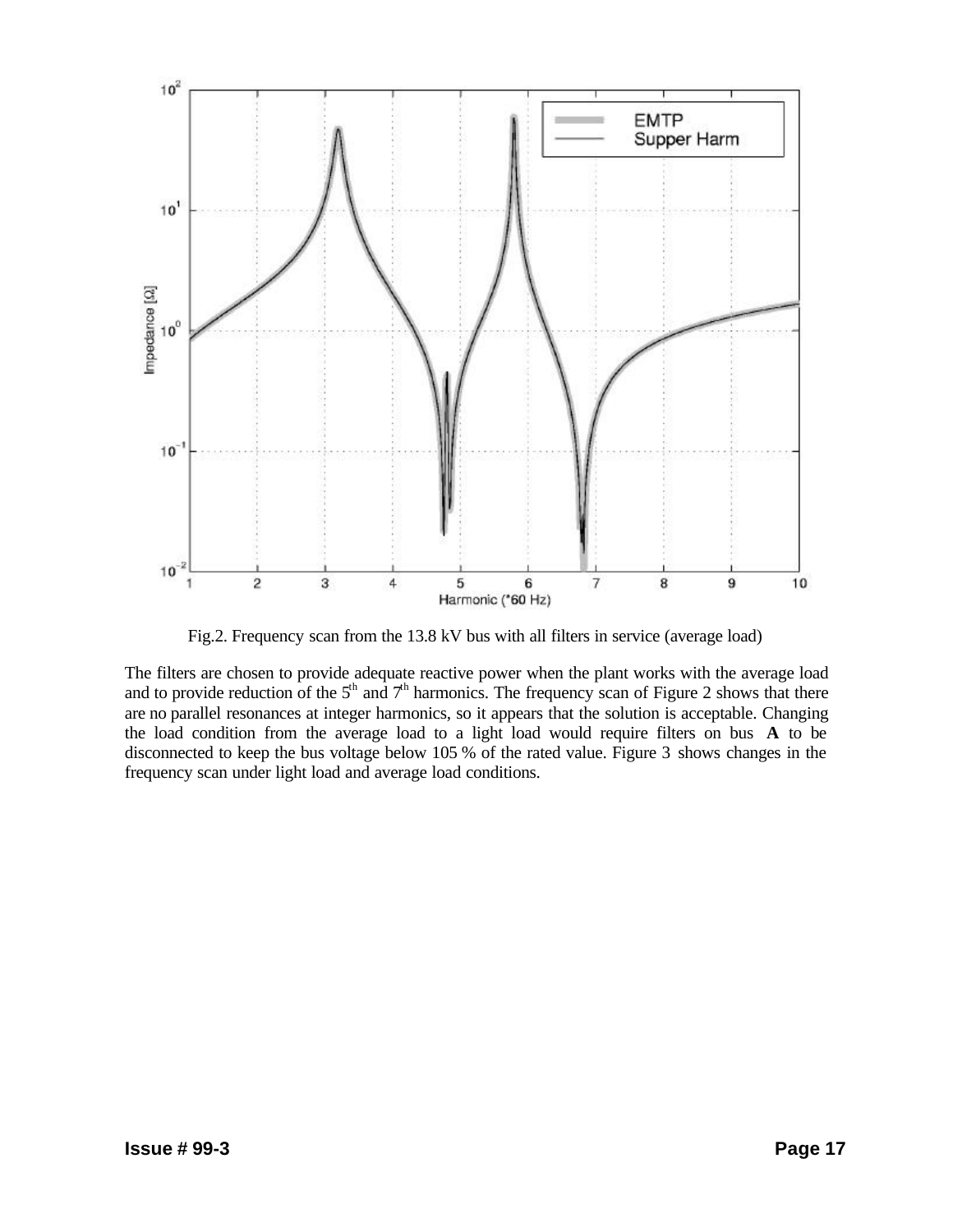

Fig. 3. Frequency scan from the 13.8 kV bus under average load to the light load (including appropriate filter switching) conditions

The frequency scan of Figure 3 shows that the load reduction resulted in a significant increase in the system impedance for all integer harmonics except the  $3<sup>rd</sup>$ . The main point of concern, however, is the parallel resonance that is extremely close to the  $\hat{6}^h$  harmonic frequency. Papers dealing with the filter design process usually quote  $2^{nd}$ ,  $3^{rd}$ ,  $4^{th}$  and  $5^{th}$  harmonic currents as potential source of problems [1]. Our study shows that during transformer energization there is enough of the  $6<sup>th</sup>$  harmonic inrush current to produce serious overvoltages if resonant condition exists. Figure 4 shows the frequency analysis of the transformer magnetization current during the transformer startup.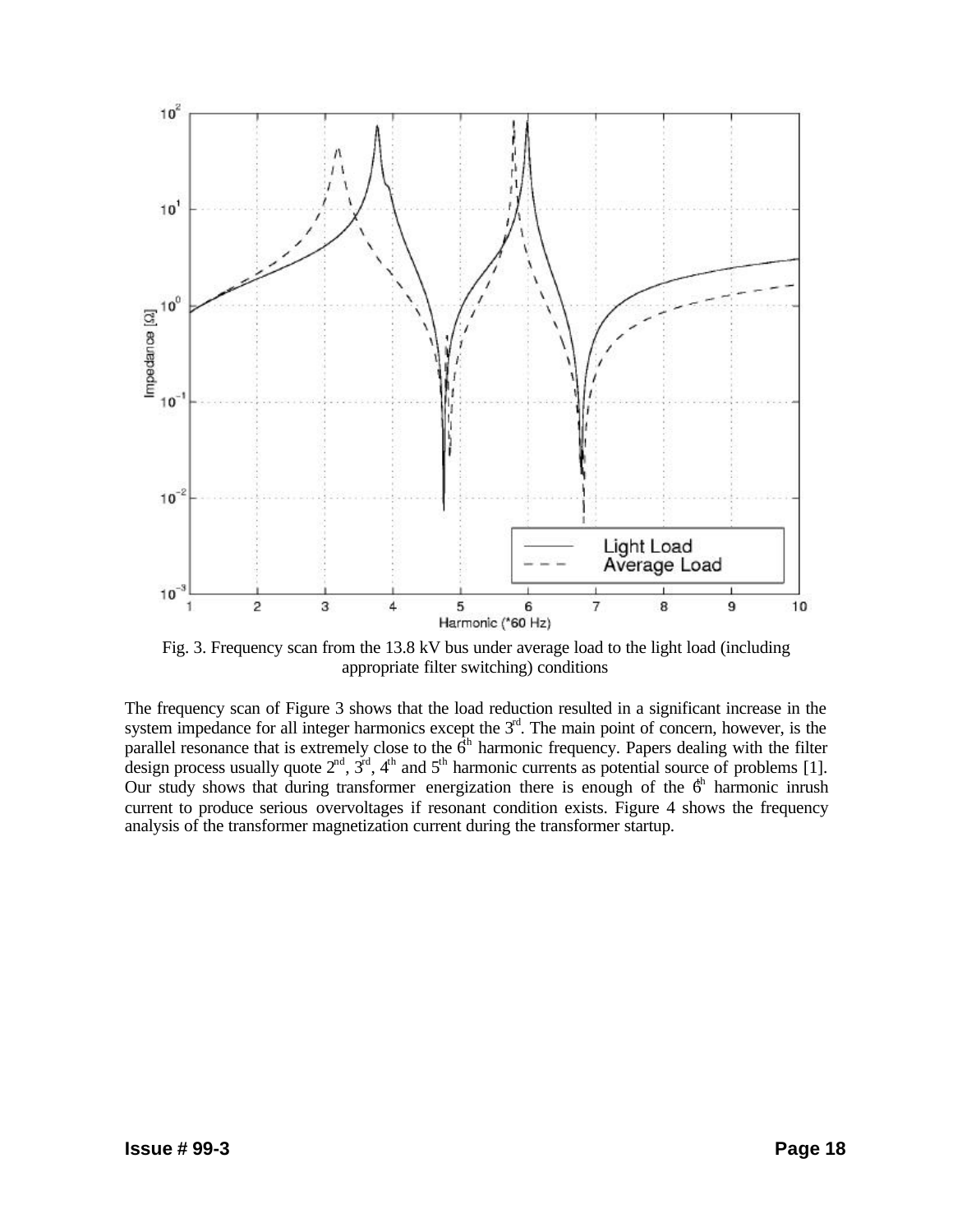

Fig. 4. Transformer inrush current waveform and associated harmonic currents (based on EMTP simulation results)

#### **Transformer Energization Transients**

Checking for overvoltages during switching transients is an important part of filter design process. Frequency analysis is based on the steady-state calculation and it is not always possible to foresee all the problems that may arise during energization transients. It was shown in the previous section that there was a serious concern about  $6<sup>th</sup>$  harmonic parallel resonance under light load conditions. Transient analysis should show whether this actually is the concern or not.

Figure 5 shows voltages of the  $5<sup>th</sup>$  and  $7<sup>th</sup>$  harmonic filter capacitors when the 5MVA transformer is energized under average load conditions. Overvoltages do exist, but they are well within the limits prescribed by [2]. Energization under light load conditions, however, results in much higher overvoltages, as shown in Figure 6. Critical voltage values are reached approximately 0.7 seconds after transformer energization. Harmonic contents of filter capacitor voltages at this time are shown in Figure 7. Exceptionally high  $6<sup>th</sup>$  harmonic voltage is due to the parallel resonance that is exactly at the  $6<sup>th</sup>$  harmonic (Figure 3), combined with the transformer  $6<sup>th</sup>$  harmonic magnetizing current (Figure 4).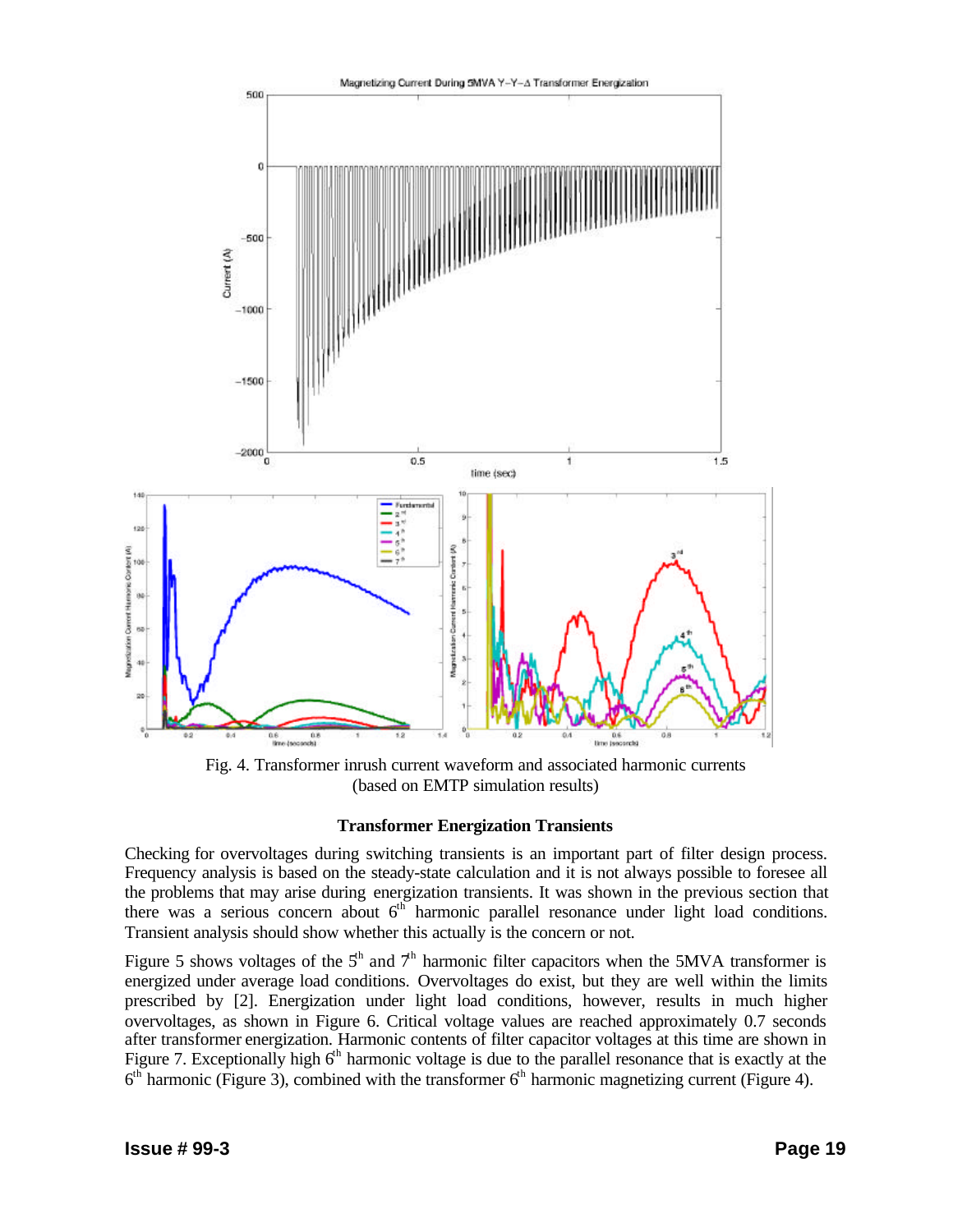

Fig. 5. Voltages on filter capacitors during transformer energization under average load conditions (based on EMTP simulation results)



Fig. 6. Voltages on filter capacitors during transformer energization under light load conditions (based on EMTP simulation results)

Figure 7 shows that the  $6<sup>th</sup>$  harmonic current is amplified to the point that, in the case of the  $7<sup>th</sup>$ harmonic filter capacitor, it exceeds two times the magnitude of the fundamental. This results in an overvoltage that is approximately 3 per unit, while allowable limit is 2.5 per unit [2].



(a)  $5<sup>th</sup>$  harmonic filter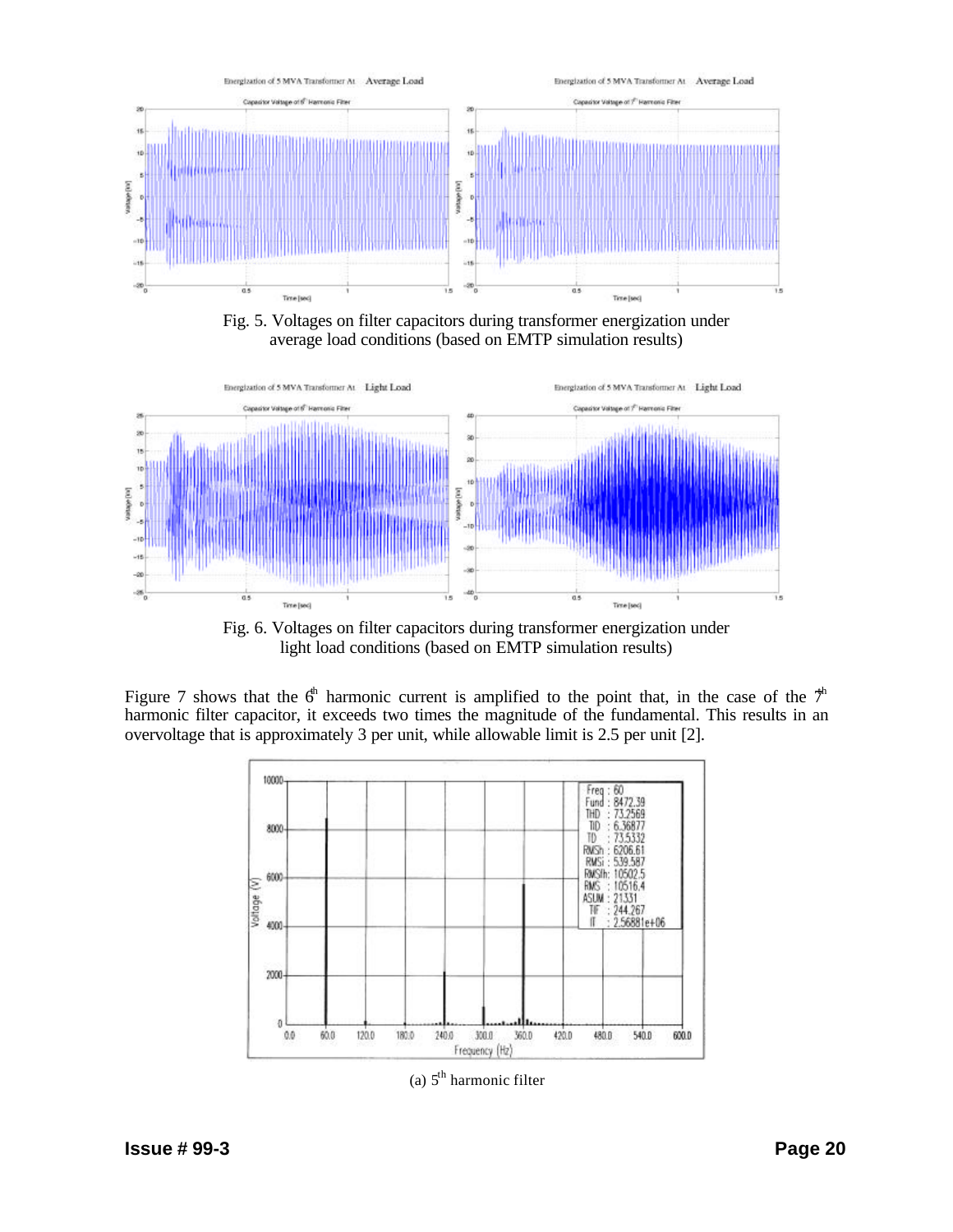

(b)  $7<sup>th</sup>$  harmonic filter

Fig. 7. Harmonic contents of filter capacitor voltages 0.7 seconds after energization under light load conditions (based on EMTP simulation results)

This resonant condition cannot be tolerated. Either harmonic filter design should be modified, or transformer energization procedures should be modified. It should not be allowed to energize a transformer without appropriate precaution when there is a parallel resonance at any of the lower integer harmonics (up to  $11<sup>th</sup>$ ).

## **Conclusion**

Harmonic filter design procedures are primarily dealing with limiting harmonics under normal operating conditions. Power factor correction is another common goal. This paper shows that the design process should not be limited to a small number of steady-state operating conditions. System should be carefully studied for all the cases when transformer or filter energization may be expected. Omission to perform such analysis may lead to serious consequences if parallel resonance is encountered.

Filter design process is the task that makes excellent use of power system simulation packages like SuperHarm and EMTP. Frequency scans obtained by these two programs mach well for the system under study. SuperHarm is well suited for steady-state harmonic flow analysis that is required for filters component rating. EMTP is required for transient studies to reveal whether parallel resonances that exist in the system can cause unacceptable scenarios. This paper shows the case where transient studies are essential for proper harmonic filter design.